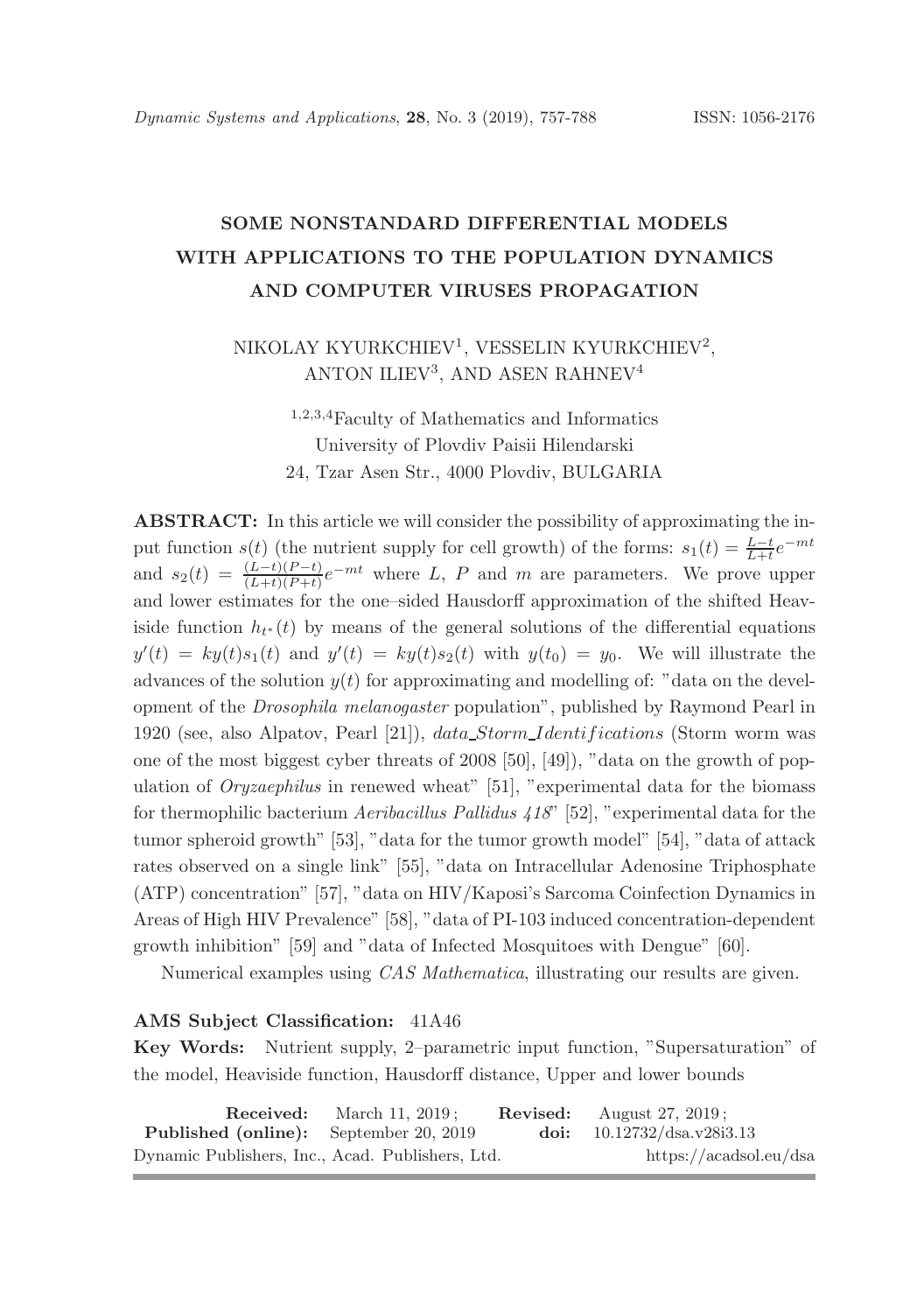### 1. INTRODUCTION

Sigmoidal functions find multiple applications to population dynamics, analysis of nutrient supply for cell growth in bioreactors, population survival functions, classical predator–prey models, debugging theory and others [23]–[49].

Evidently, the Verhulst model can be considered as a prototype of models used in bioreactor modelling.

In batch growth, the rate of biomass production is given by  $\frac{dx}{dt} = \kappa x$ , where:  $x =$ biomass concentration;  $\kappa$  = specific growth rate;  $t$  = time.

The rate  $\kappa$  is a function of nutrient supply and therefore can be a function of time (i.e., if nutrient supply is changing with time).

In general,  $\kappa = F(S, P, I, X, T, osmotic pressure); S =$  substrate concentration;  $P =$  product concentration;  $I =$  inhibitor concentration.

There, especially in the case of continuous bioreactor, the nutrient supply is considered as an input function  $s(t)$  as follows:

$$
\frac{dy(t)}{dt} = ky(t)s(t)
$$
\n(1)

where s is additional specified.

To the role and choice of nutrient supply for cell growth in bioreactors are devoted to a number of studies [1]–[17].

In [13], the following hyper–logistic equation is considered:

$$
\frac{dy(t)}{dt} = ky(t)\frac{2e^{-pt}}{1+e^{-pt}}
$$

$$
y(t_0) = y_0,
$$

where  $k > 0$  and  $p > 0$  with general solution:

$$
y(t) = y_0 e^{2k(t-t_0) + \frac{2k}{p} \ln(1 + e^{pt_0}) - \frac{2k}{p} \ln(1 + e^{pt})}.
$$

For other approximations of the input function  $s(t)$ , see, for example [14]–[20]:

$$
\begin{cases}\n\frac{dy(t)}{dt} = ky(t)\frac{1}{(1+t)^p} \\
y(t_0) = y_0;\n\end{cases}
$$

where  $p > 0$ ;

$$
\begin{cases} \frac{dy(t)}{dt} = ky(t) \frac{1+\theta+\theta t}{1+\theta} e^{-\theta t} \\ y(t_0) = y_0; \end{cases}
$$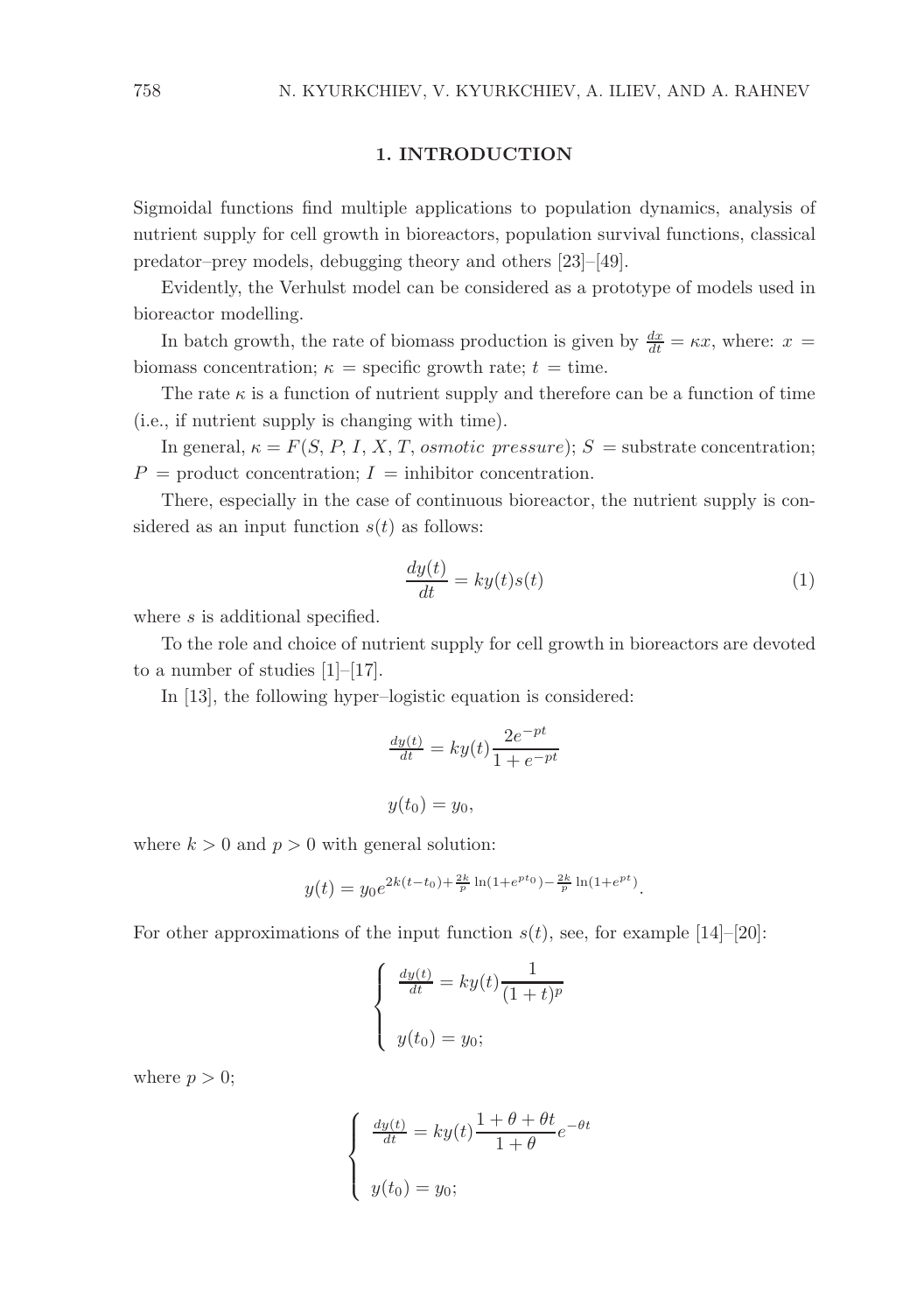where  $\theta > 0$ ;

$$
\begin{cases} \frac{dy(t)}{dt} = ky(t) \frac{1}{1+mt} e^{-mt} \\ y(t_0) = y_0; \end{cases}
$$

where  $m > 0$ ;

$$
\begin{cases} \frac{dy(t)}{dt} = ky(t)e^{-\theta(e^{\theta t}-1)} \\ y(t_0) = y_0 \end{cases}
$$

where  $\theta > 0$ ;

$$
\begin{cases}\n\frac{dy(t)}{dt} = ky(t)\frac{\theta e^{-\lambda t}}{\theta + (1 - \theta)(1 - e^{-\lambda t})} \\
y(t_0) = y_0\n\end{cases}
$$

where  $\theta > 0$ ;  $\lambda > 0$ ;

$$
\begin{cases} \frac{dy(t)}{dt} = ky(t)e^{-\theta(e^{\theta t}-1)}(1-m+me^{-\theta(e^{\theta t}-1)})\\ y(t_0) = y_0 \end{cases}
$$

where  $\theta > 0$ ;  $k > 0$  and  $0 < m < 1$ .

Following the ideas given in  $[13]-[20]$ , in this paper we consider the following differential models:

$$
\begin{cases}\n\frac{dy(t)}{dt} = ky(t)\frac{L-t}{L+t}e^{-mt} \\
y(t_0) = y_0\n\end{cases}
$$
\n(2)

$$
\begin{cases}\n\frac{dy(t)}{dt} = ky(t)\frac{(L-t)(P-t)}{(L+t)(P+t)}e^{-mt} \\
y(t_0) = y_0\n\end{cases}
$$
\n(3)

where  $L, M$  and  $m$  are parameters.

We prove upper and lower estimates for the one–sided Hausdorff approximation of the shifted Heaviside function  $h_{t^*}(t)$  by means of the general solutions of these differential equations.

We will illustrate the advances of the solution  $y(t)$  for approximating and modelling of: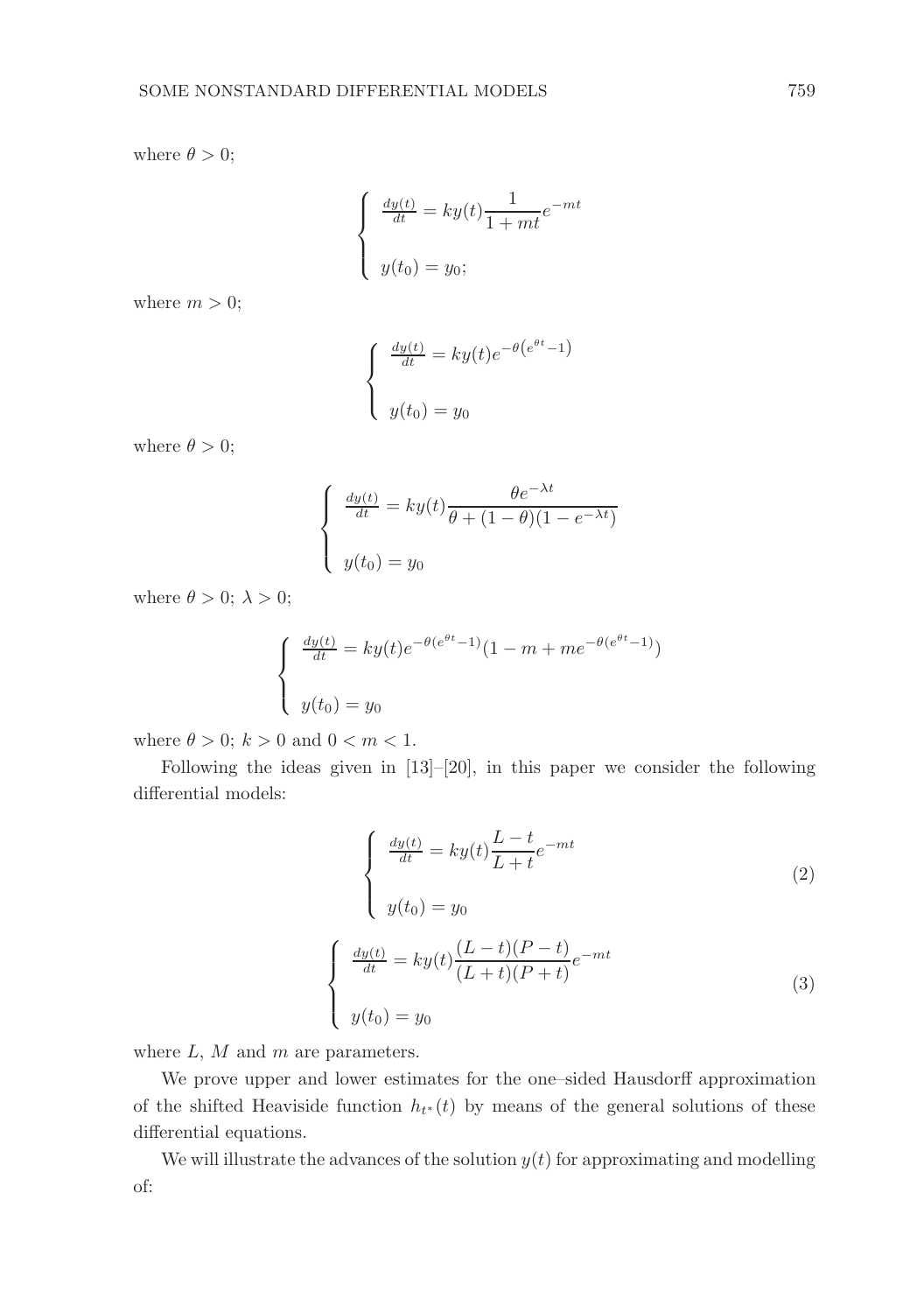- "data on the development of the *Drosophila melanogaster* population", published by biologist Raymond Pearl in 1920 (see, also Alpatov, Pearl [21]);

 $- data\_Storm\_Identifications [50], [49]$ ;

- "experimental data for the biomass for thermophilic bacterium *Aeribacillus Pallidus 418*" [52];

- "experimental data for the tumor spheroid growth" [53];

- "data for the tumor growth model" [54];

- "data of attack rates observed on a single link" [55];

- "data on the growth of population of *Oryzaephilus* in renewed wheat" [51].

- "data of parasitic growth as a function of the immune serum inhibitory activity" [56];

- "datasets of the Intracellular Adenosine Triphosphate (ATP) concentration" [57];

- "datasets of the number of infected individuals with HIV/Kaposi's Sarcoma with no treatment and with 10% treatment" [58];

- "dataset of PI-103 induced concentration-dependent growth inhibition" [59];

- "dataset of Infected Mosquitoes with Dengue" [60].

### 2. PRELIMINARIES

Definition 1. The shifted Heaviside step function is defined by

$$
h_{t^*}(t) = \begin{cases} 0, & \text{if } t < t^*, \\ [0,1], & \text{if } t = t^*, \\ 1, & \text{if } t > t^*. \end{cases}
$$
 (4)

**Definition 2.** [22] The Hausdorff distance (the H–distance)  $\rho(f, q)$  between two interval functions f, g on  $\Omega \subseteq \mathbb{R}$ , is the distance between their completed graphs  $F(f)$ and  $F(g)$  considered as closed subsets of  $\Omega \times \mathbb{R}$ . More precisely,

$$
\rho(f,g) = \max\{\sup_{A \in F(f)} \inf_{B \in F(g)} ||A - B||, \sup_{B \in F(g)} \inf_{A \in F(f)} ||A - B||\},\tag{5}
$$

wherein  $||.||$  is any norm in  $\mathbb{R}^2$ , e. g. the maximum norm  $||(t, x)|| = \max\{|t|, |x|\};$ hence the distance between the points  $A = (t_A, x_A), B = (t_B, x_B)$  in  $\mathbb{R}^2$  is  $||A - B|| =$  $\max(|t_A - t_B|, |x_A - x_B|).$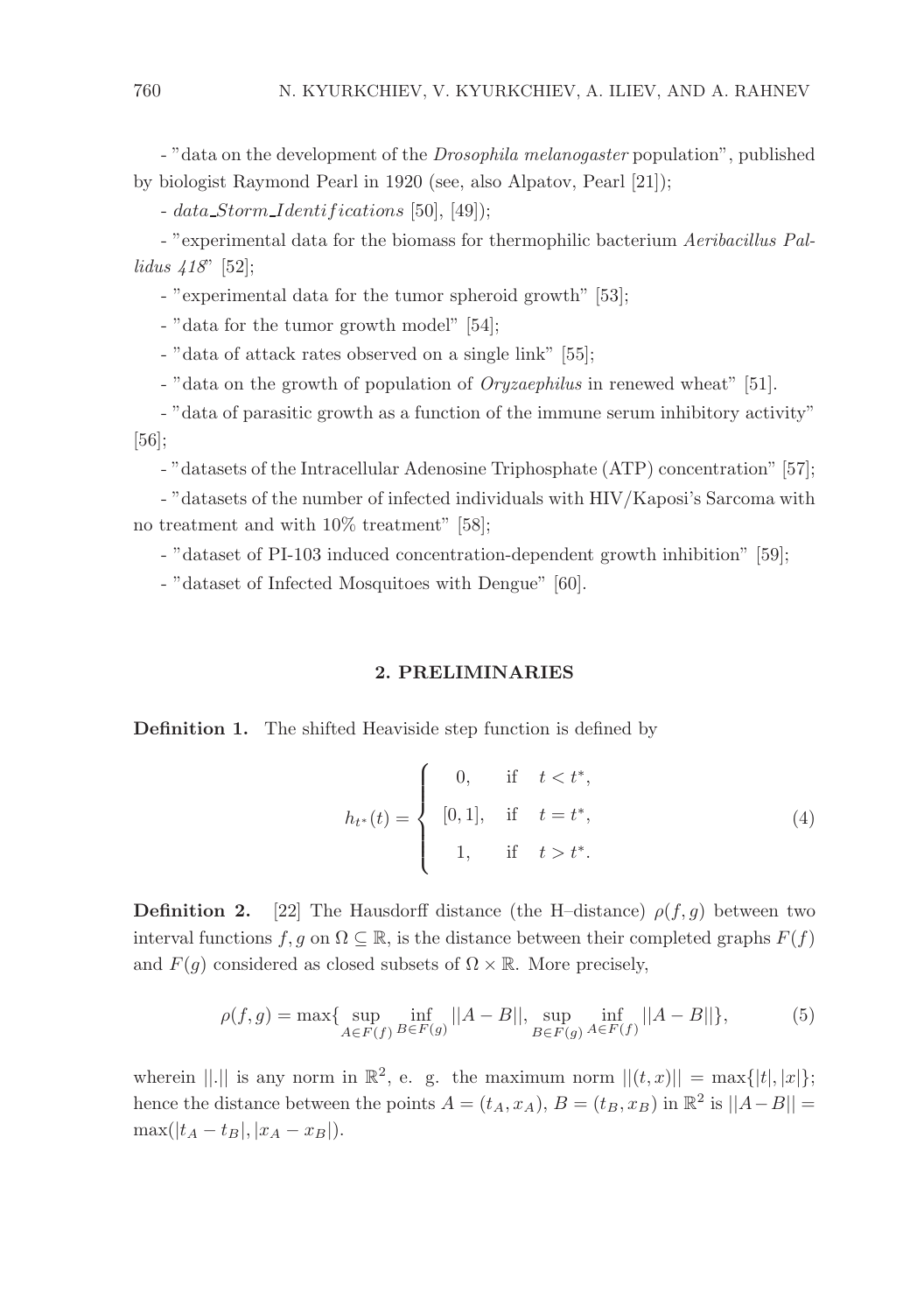

Figure 1: The functions  $M(t)$ –(red) and  $s_1(t)$ –(green) for  $k = 40$ ;  $m = 7$ ;  $L =$ 2.

### 3. MAIN RESULTS.

### 3.1. THE NEW MODEL (2)

The general solution of the differential equation (2) is of the following form:

$$
y(t) = y_0 e^{k\left(\frac{e^{-mt}}{m} + 2e^{Lm}LEi(-m(L+t))\right) - k\left(\frac{e^{-mt_0}}{m} + 2e^{Lm}LEi(-m(L+t_0))\right)},
$$
(6)

where  $Ei(.)$  is the exponential integral function defined by

$$
Ei(z) = -\int_{-z}^{\infty} \frac{e^{-t}}{t} dt
$$

(for  $z > 0$ ), where the principal value of the integral is taken.

It is important to study the characteristic - "supersaturation" of the model to the horizontal asymptote.

In this Section we prove upper and lower estimates for the one–sided Hausdorff approximation of the Heaviside step–function  $h_{t^*}(t)$  by means of families (6).

Without loss of generality, we consider the following class of this family for:

$$
t_0 = 0; \ y_0 = e^{k\left(\frac{1}{m} + 2Le^{Lm} Ei(-Lm)\right)}
$$

$$
M(t) = e^{k\left(\frac{e^{-mt}}{m} + 2e^{Lm} LEi(-m(L+t))\right)}.
$$
 (7)

The function  $M(t)$  and the "input function"  $s(t)$  are visualized on Fig. 1. Denoting by  $t^*$  the unique positive solution of the nonlinear equation:

$$
e^{k\left(\frac{e^{-mt^*}}{m} + 2e^{Lm}LEi(-m(L+t^*))\right)} - \frac{1}{2} = 0.
$$
 (8)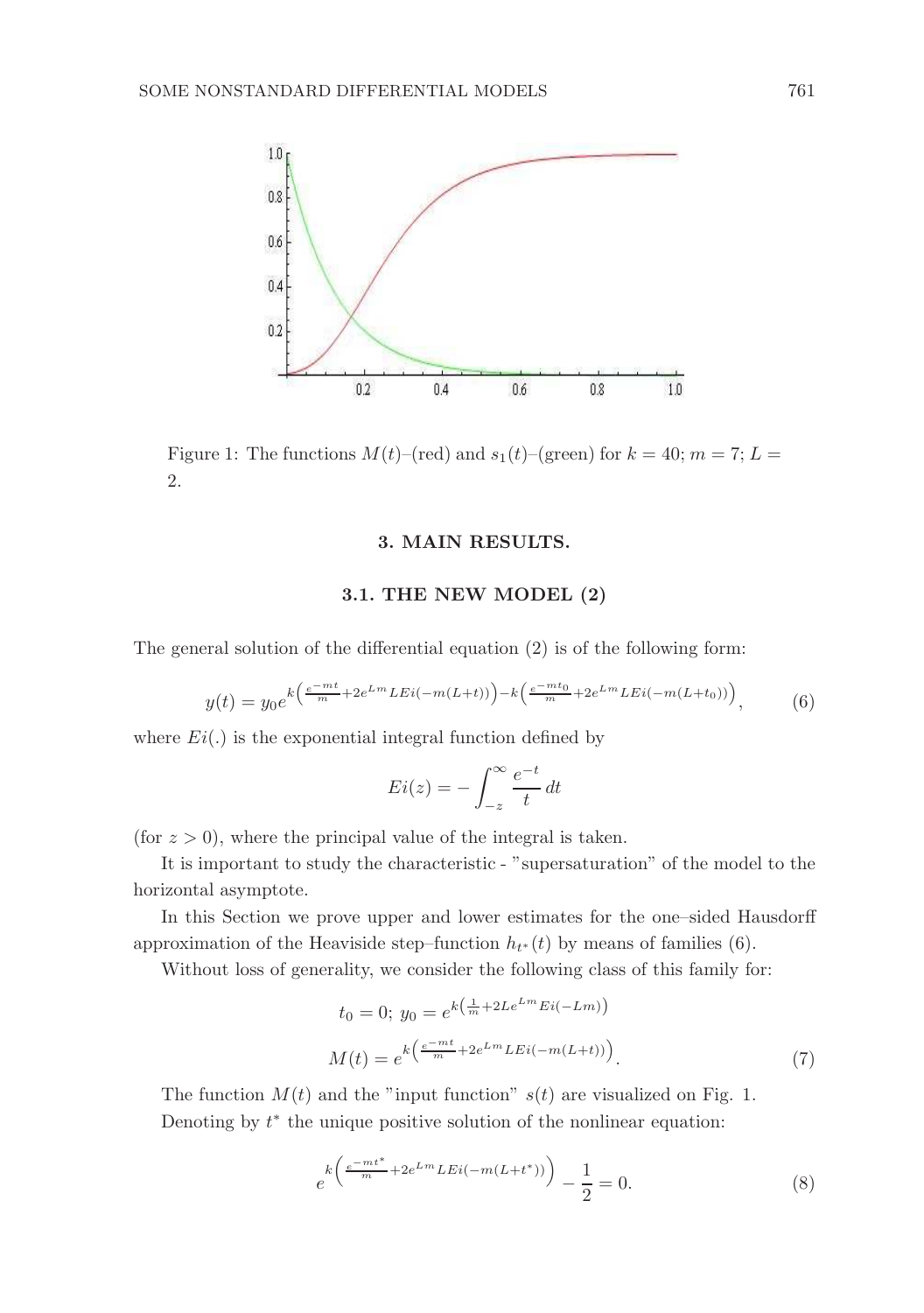The one–sided Hausdorff distance d between the function  $h_{t*}(t)$  and the sigmoid - (7) satisfies the relation

$$
M(t^* + d) = 1 - d.
$$
 (9)

The following theorem gives upper and lower bounds for d Theorem 1. Let

$$
\alpha = -\frac{1}{2},
$$
  
\n
$$
\beta = 1 + \frac{k}{2} \frac{L - t^*}{L + t^*} e^{-mt^*}
$$
  
\n
$$
\gamma = 2.1\beta.
$$
\n(10)

For the one–sided Hausdorff distance d between  $h_{t*}(t)$  and the sigmoid (6) the following inequalities hold for the condition:  $\gamma > e^{1.05}$ :

$$
d_l = \frac{1}{\gamma} < d < \frac{\ln \gamma}{\gamma} = d_r. \tag{11}
$$

Proof. Let us examine the function:

$$
F(d) = M(t^* + d) - 1 + d.
$$
\n(12)

From  $F'(d) > 0$  we conclude that function F is increasing. Consider the function

$$
G(d) = \alpha + \beta d. \tag{13}
$$

From Taylor expansion we obtain  $G(d) - F(d) = O(d^2)$ . Hence  $G(d)$  approximates  $F(d)$  with  $d \to 0$  as  $O(d^2)$  (see Fig. 2). In addition  $G'(d) > 0$ . Further, for  $\gamma > e^{1.05}$  we have

$$
G(d_l) < 0; \quad G(d_r) > 0.
$$

This completes the proof of the theorem.

Approximations of the  $h_{t*}(t)$  by model (6) for various k, m and L are visualized on Fig. 3–Fig. 4.

### 3.2. SOME APPLICATIONS

The proposed model can be successfully used to approximating data from Population Dynamics, Debugging Theory and Theory of Computer Viruses Propagation.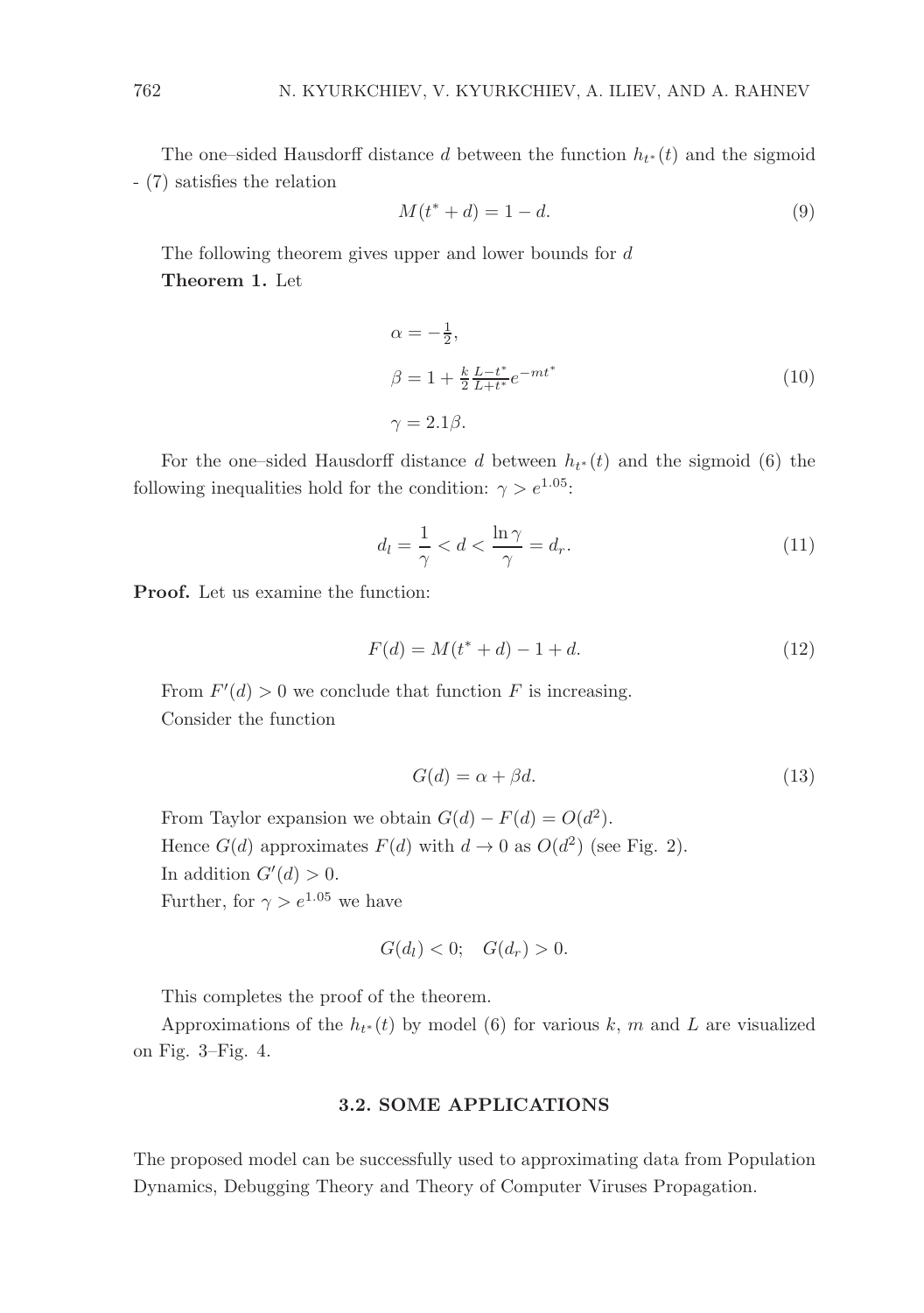

Figure 2: The functions  $F(d)$  and  $G(d)$  for  $k = 40$ ;  $m = 7$ ;  $L = 2$ .



Figure 3: The model (7) for  $k = 40$ ;  $m = 7$ ;  $L = 2$ ;  $t^* = 0.246201$ ; Hausdorff distance  $d = 0.166121$ ;  $d_l = 0.125753$ ;  $d_r = 0.26074$ .

## 3.2.1. APPROXIMATING THE "DATA ON THE DEVELOPMENT OF THE *DROSOPHILA MELANOGASTER* POPULATION"

We will illustrate the advances of the solution  $y(t)$  for approximating and modelling of "data on the development of the *Drosophila melanogaster* population", published by biologist Raymond Pearl in 1920 (see, also [21]).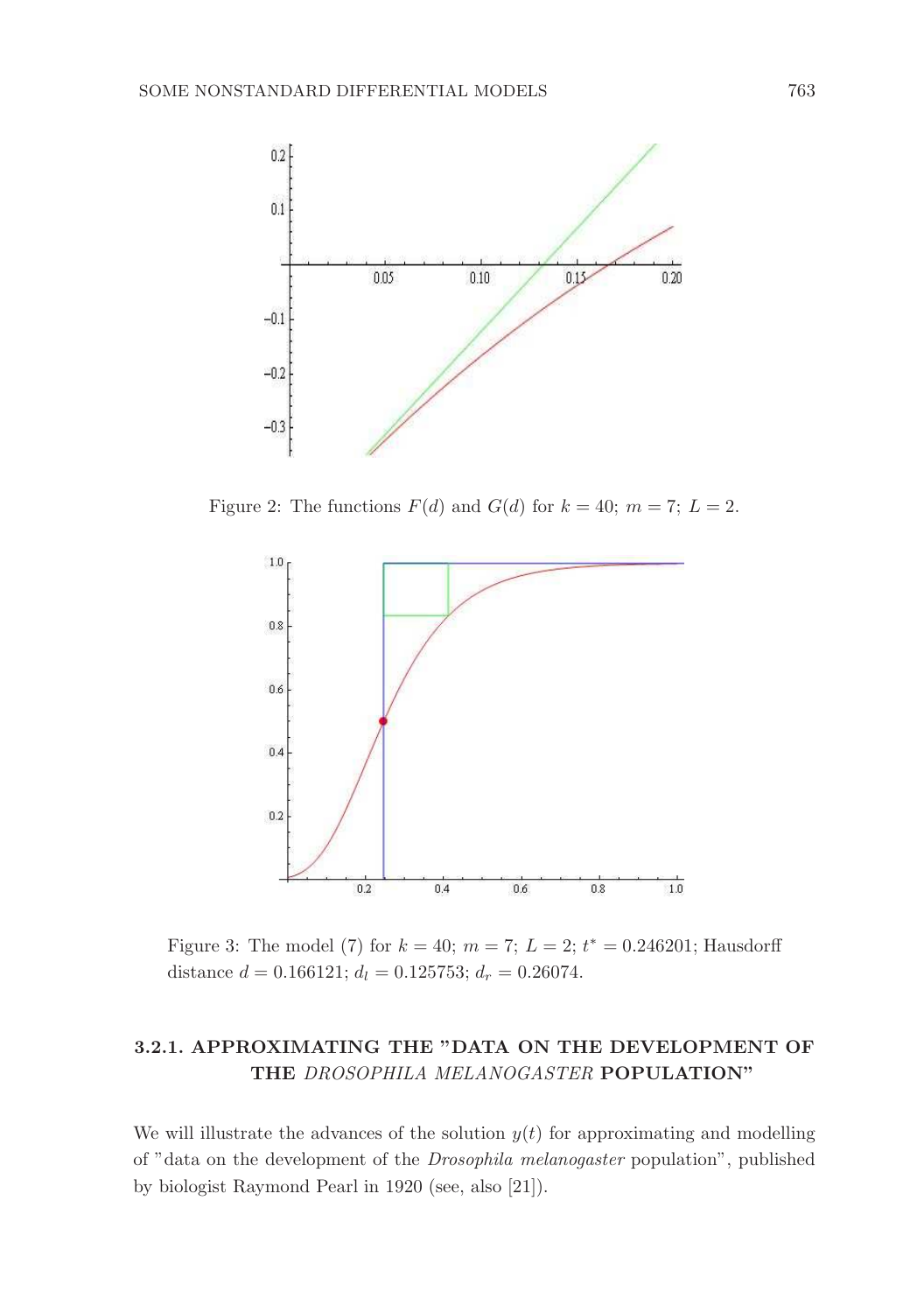

Figure 4: The model (7) for  $k = 55$ ;  $m = 16$ ;  $L = 3$ ;  $t^* = 0.0936176$ ; Hausdorff distance  $d = 0.10808$ ;  $d_l = 0.0702664$ ;  $d_r = 0.18650$ .

We consider the following data:

 $data\_Pearl$  $:= \{ \{9, 39\}, \{12, 105\}, \{15, 152\}, \{18, 225\}, \{21, 390\}, \{25, 547\}, \}$  ${29, 618}, {33, 791}, {36, 877}, {39, 938}.$ 

After that using the model

$$
M^*(t) = \omega e^{k\left(\frac{e^{-mt}}{m} + 2e^{Lm}LEi(-m(L+t))\right)}
$$

for  $\omega = 2.28719 \times 10^{-7}$ ,  $k = 0.41$ ,  $m = 0.007$  and  $L = 42$  we obtain the fitted model (see, Fig. 5).

# 3.2.2. APPROXIMATING THE DATA\_STORM\_IDENTIFICATIONS [?], [49]

Storm worm was one of the most biggest cyber threats of 2008. In [50] are noticed particular periods during which their Storm specimen published different IDs every 10 minutes, that behavior cannot account for the very large number of IDs.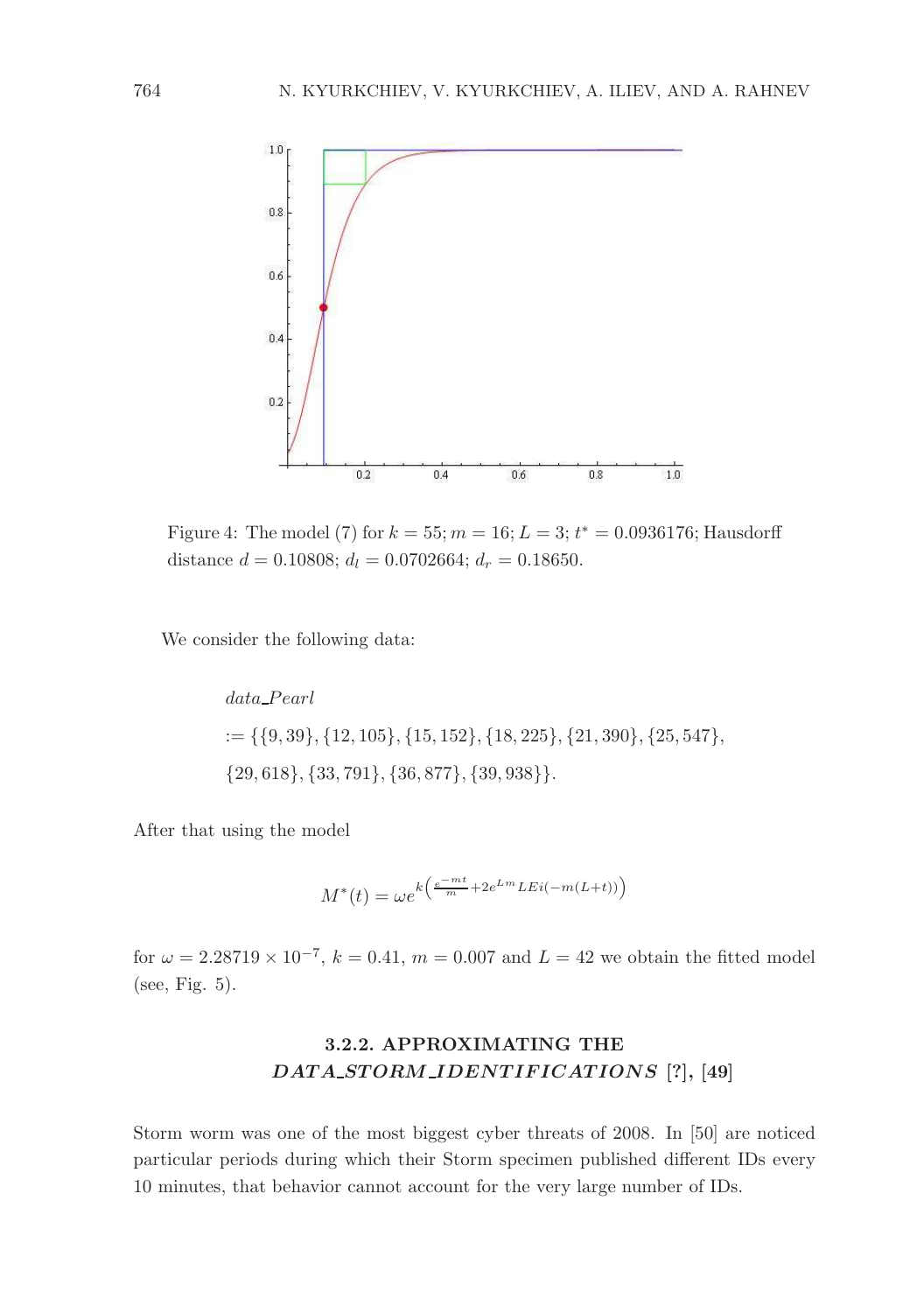

Figure 5: The fitted model  $M^*(t)$ .

We analyze the following data:

 $data\_Storm\_Identifications :=$ {{1, 0.843}, {4, 0.926}, {5, 0.954}, {6, 0.967}, {7, 0.976}, {8, 0.981}, {9, 0.985}, {10, 0.991}, {22, 0.995}, {38, 0.997}, {51, 0.998}, {64, 0.9985}, {74, 0.999}, {83, 1}, {100, 1}}.

After that using the model  $M^*(t)$  for  $\omega = 1$ ,  $k = 0.18$ ,  $m = 0.394368$  and  $L = 17.1$ we obtain the fitted model (see, Fig. 6).

# 3.2.3. APPROXIMATING THE DATA: "THE GROWTH OF POPULATION OF *ORYZAEPHILUS* IN RENEWED WHEAT"

We also analyze the following experimental data obtained by the Crombie in 1945 [51]:

> data Crombie 2  $:= \{\{0,4\}, \{14,4\}, \{28,4\}, \{35,25\}, \{42,44\}, \{49,63\}, \{63,147\},\$ {77, 285}, {91, 345}, {105, 361}, {119, 405}, {133, 471}, {147, 420}, {161, 430}, {175, 420}, {189, 475}, {203, 435}, {231, 480}}.

After that using the model  $M^*(t)$  for  $L = 300, k = 2.4, m = 0.0505375$  and  $\omega = 450$ we obtain the fitted model (see, Fig. 8).

The model of Crombie for the *data* Crombie 2 is illustrated in Fig. 7.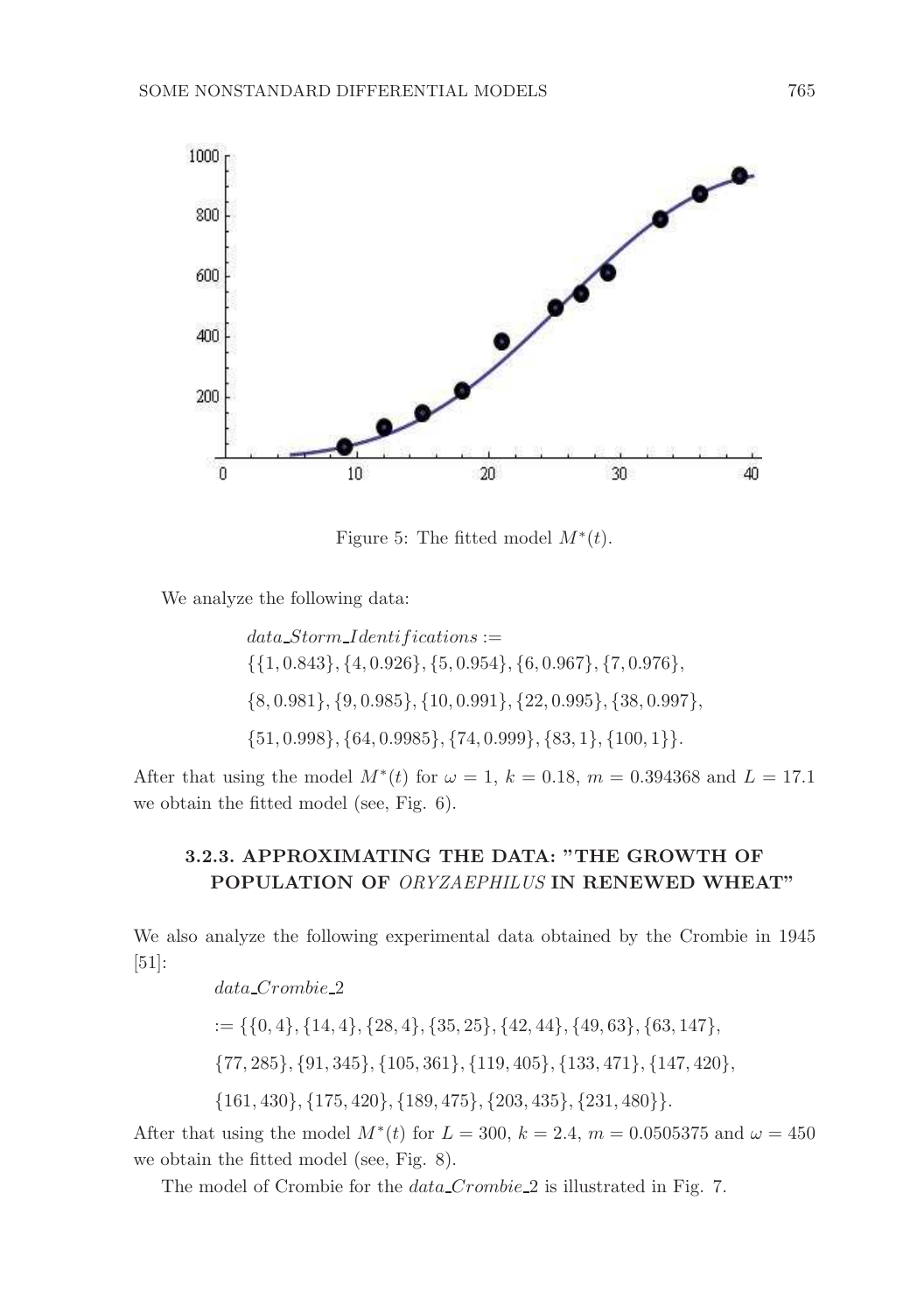

Figure 6: The fitted model  $M^*(t)$ .



Figure 7: The fitted model by Crombie for the  $data\_Crombie_2$  [51].

# 3.3. THE NEW MODEL (3)

Without loss of generality, we consider the following class of this family for:

$$
t_0 = 0; y_0 = e^{\frac{k\left(P - L - 2e^{Lm}Lm(L + P)Ei(-Lm) + 2e^{mP}mP(L + P)Ei(-mP)\right)}{m(L - P)}}
$$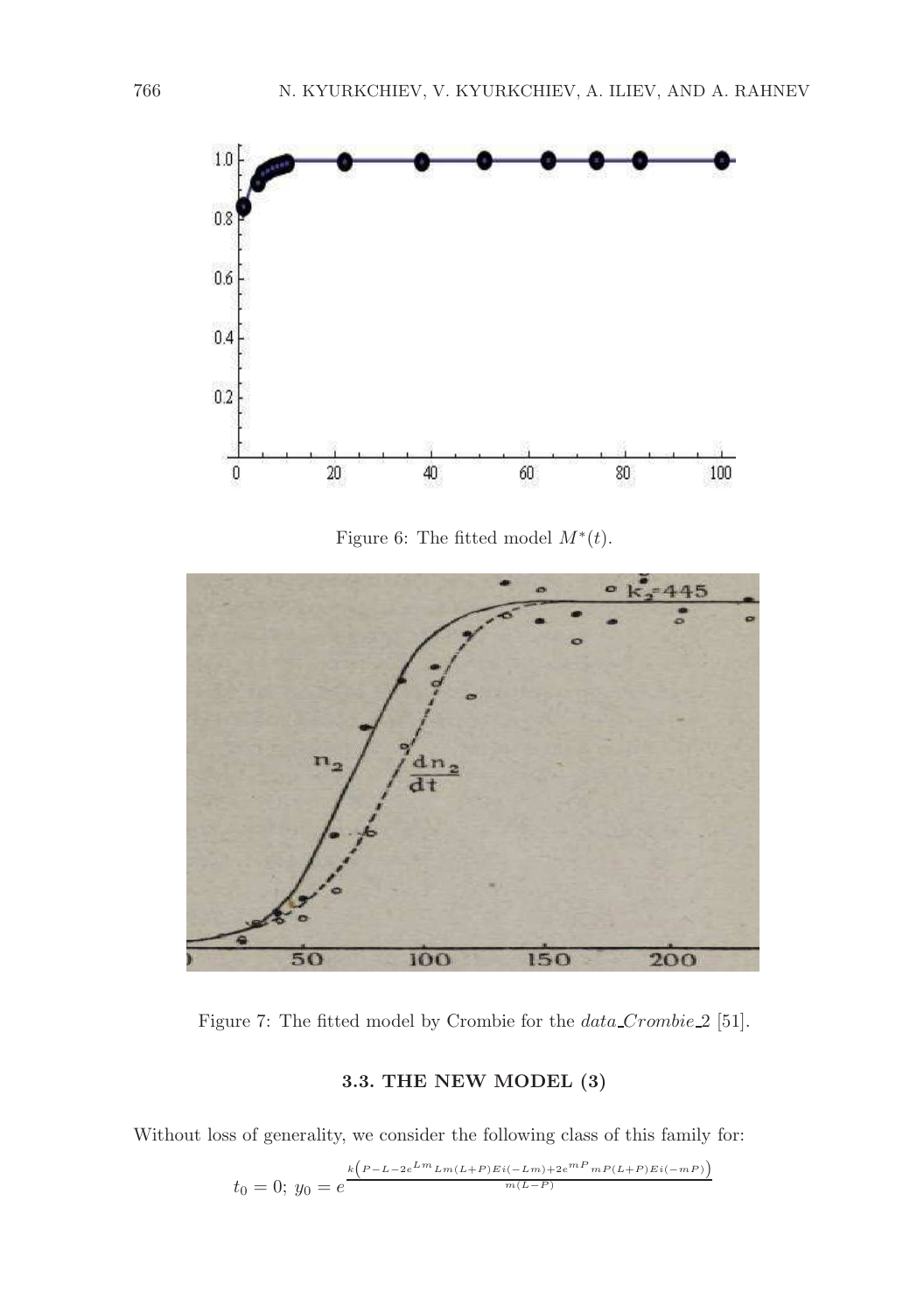

Figure 8: The fitted model  $M^*(t)$ .

$$
M_1(t) = e^{\frac{e^{-mt}k\left(P-L-2e^{m(L+t)}L_m(L+P)Ei(-m(L+t))+2e^{m(P+t)}mP(L+P)Ei(-m(P+t))\right)}{m(L-P)}}.\tag{14}
$$

It is important to study the characteristic - "supersaturation" of the model to the horizontal asymptote.

The function  $M_1(t)$  and the "input function"  $s_2(t)$  are visualized on Fig. 9.

Denoting by  $t^*$  the unique positive solution of the nonlinear equation  $M_1(t^*)$  –  $0.5 = 0.$ 

The one–sided Hausdorff distance  $d_1$  between the function  $h_{t*}(t)$  and the function - (14) satisfies the relation

$$
M_1(t^* + d_1) = 1 - d_1.
$$
\n(15)

The estimates for the one–sided Hausdorff approximation of the Heaviside step– function  $h_{t^*}(t)$  by means of families (14) can be studied in manner outlined in Theorem 1.

Approximation of the  $h_{t^*}(t)$  by model (14) for  $k = 3.9$ ;  $m = 5.5$ ;  $L = 50$ ;  $P = 250$ is visualized on Fig. 10.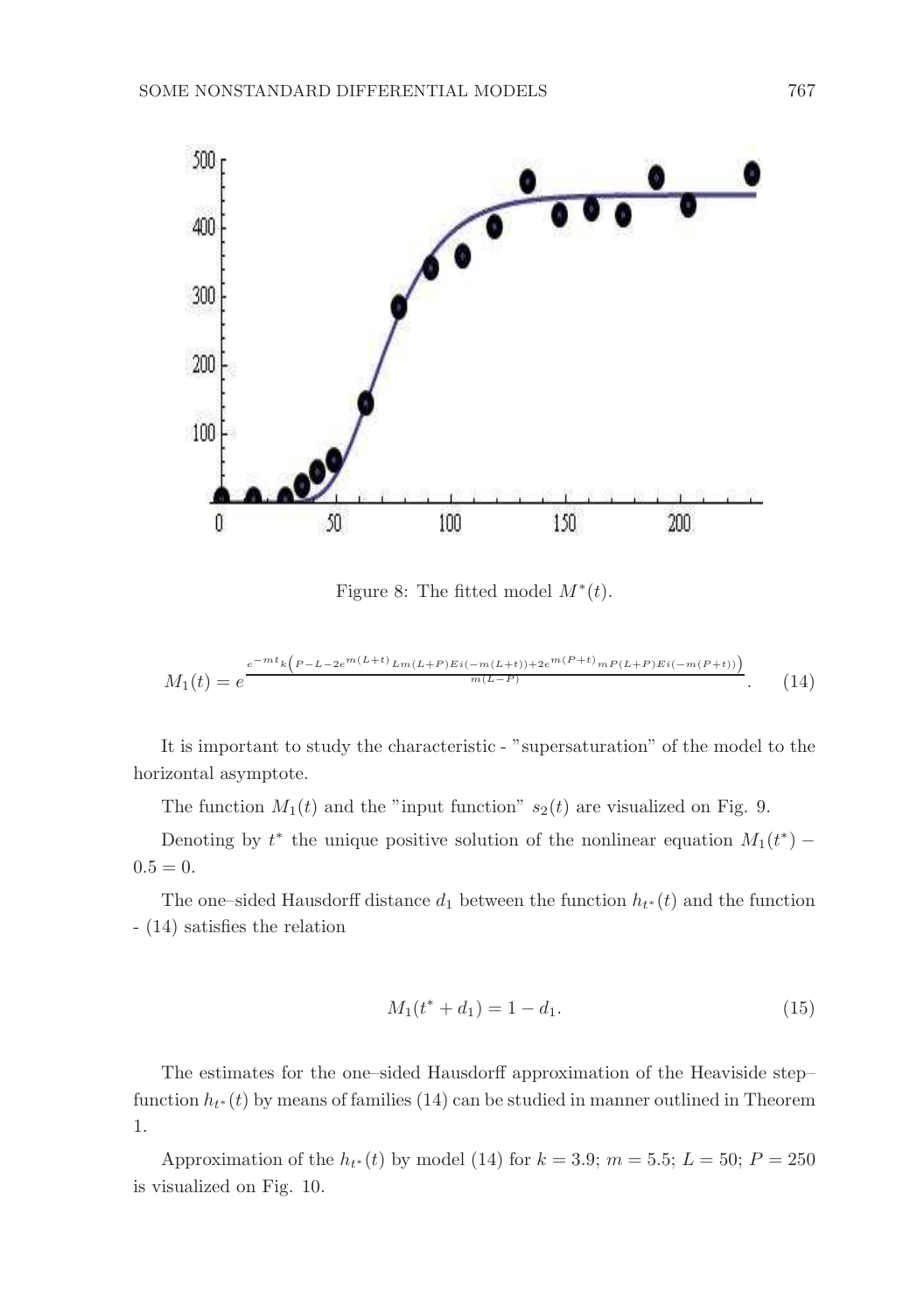

Figure 9: The functions  $M_1(t)$ –(red) and  $s_2(t)$ –(green) for  $k = 3.9$ ;  $m =$ 5.5;  $L = 50$ ;  $P = 250$ .



Figure 10: The model (14) for  $k = 3.9; m = 5.5; L = 50; P = 250 t^* =$ 0.00253276; Hausdorff distance  $d_1 = 0.202142$ ;  $d_{l_1} = 0.162923$ ;  $d_{r_1} = 0.29562$ .

# 3.3.1. APPROXIMATING THE "EXPERIMENTAL DATA FOR THE BIOMASS FOR THERMOPHILIC BACTERIUM *AERIBACILLUS PALLIDUS 418*" [?]

We analyze the following experimental data of the biomass [52]:

 $data :=$  $\{\{0,0\},\{1,0\},\{2,0\},\{3,0\},\{4,0\},\{5,0.16\},\{6,0.45\},\{7,1\},\$  $\{8,1.3\},\{12,1.2\},\{14,1.2\},\{16,1.2\},\{18,1.1\},\{21,1.1\},\{24,1.1\}\}.$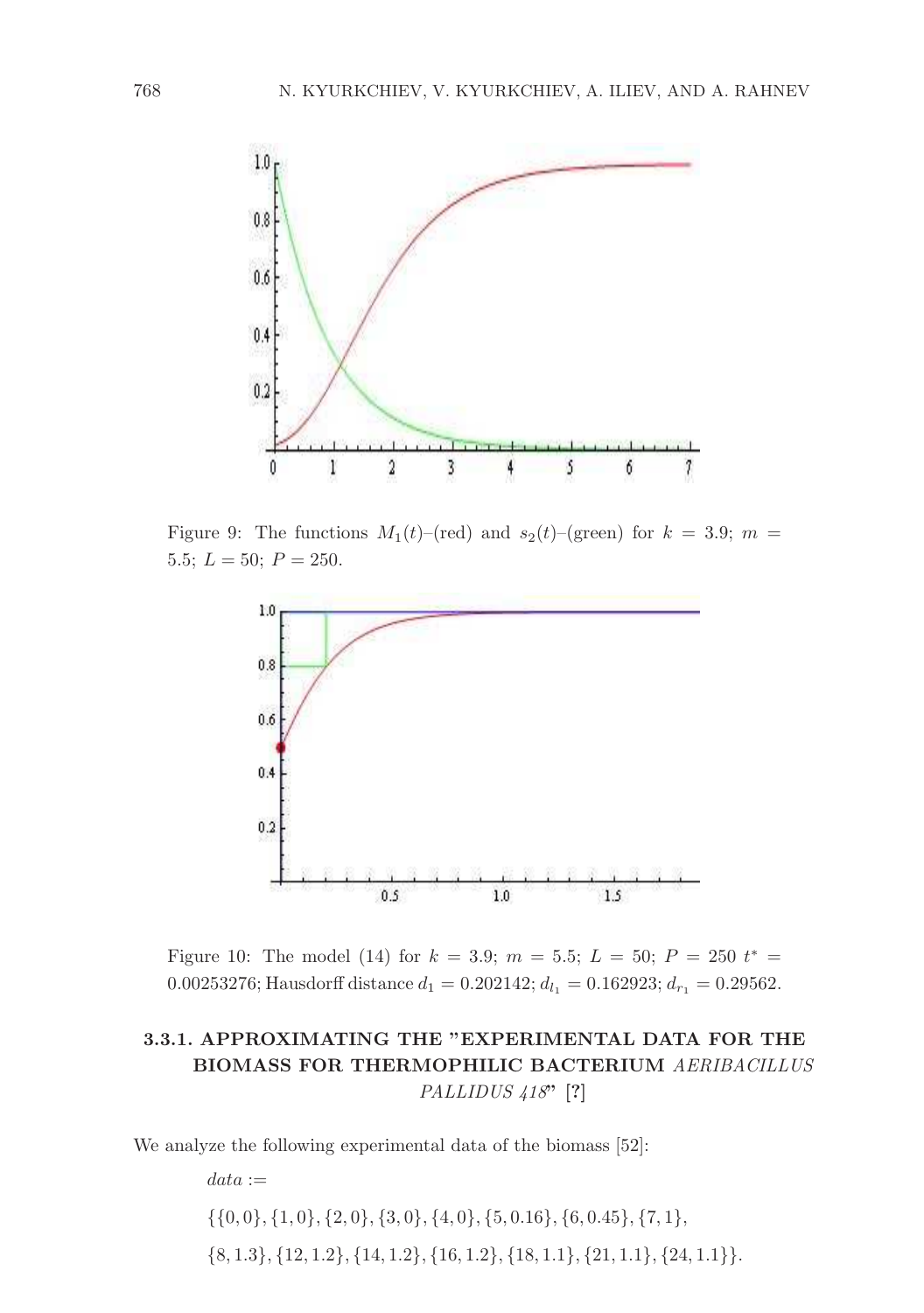

Figure 11: Solution of model [52].



Figure 12: The fitted model  $M_1^*(t)$ .

After that using the model  $M_1^*(t) = \omega M_1(t)$  for  $\omega = 1.11385, k = 113.818,$  $m = 0.42, L = 91$  and  $P = 25$  we obtain the fitted model (see, Fig. 12).

The solution of model by Radchenkova, Kambourova, Vassilev, R. Alt and Markov is visualized on Fig. 11.

# 3.3.2. APPROXIMATING THE "EXPERIMENTAL DATA FOR THE TUMOR SPHEROID GROWTH" [?]

Properties of tumor spheroid growth exhibited by a simple mathematical models can be found in [53].

Here we analyze the data of the proliferating pool  $(m = 0.002$  and  $m = 0.001$ , see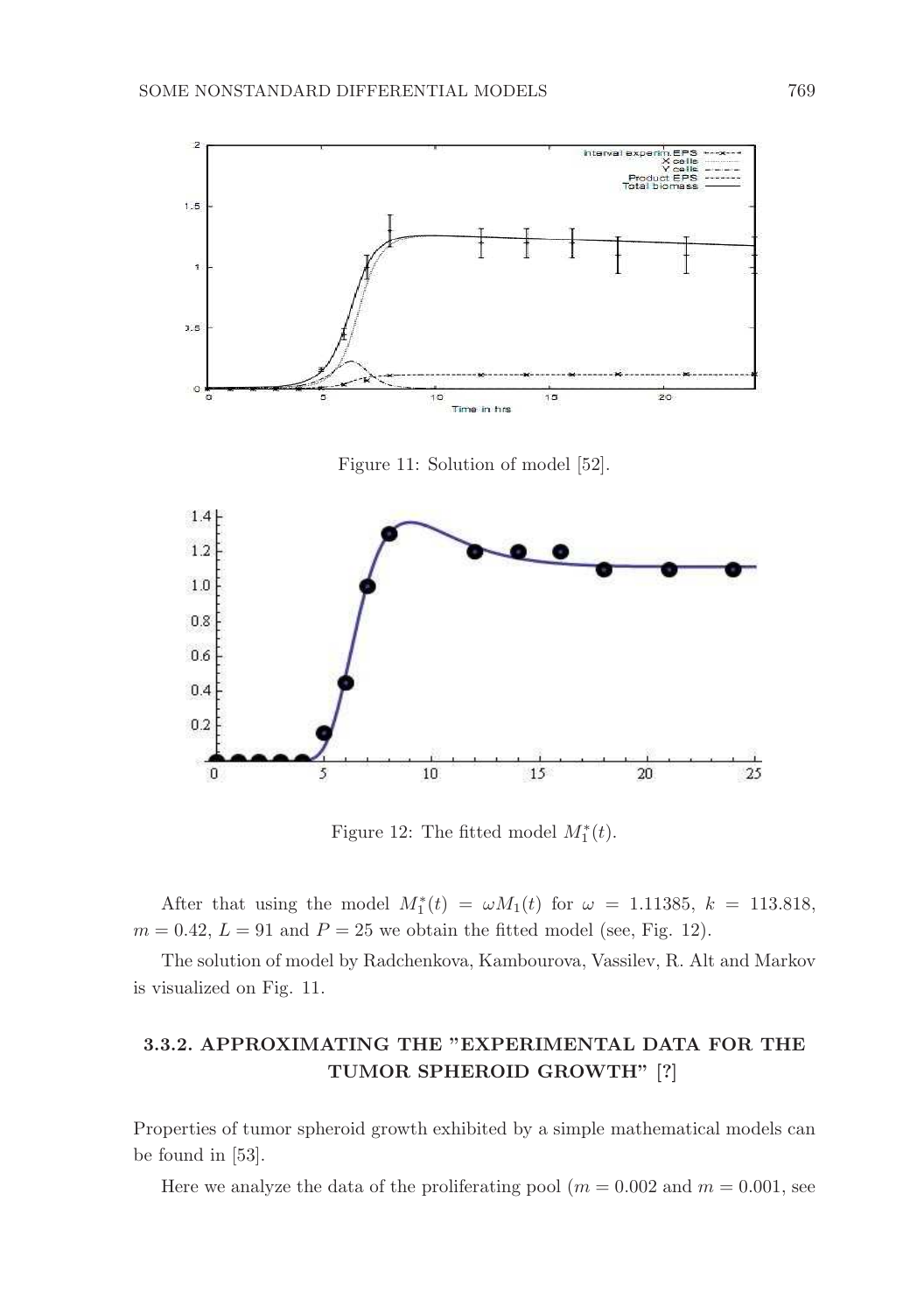

Figure 13: Solution of model [53].

Fig. 13) [53]:

 $data_m002 :=$ {{0, 0}, {385, 5}, {577, 10}, {769, 15}, {833, 20}, {1058, 25}, {1154, 30}, {1250, 35}, {1346, 40}, {2500, 34}, {5000, 22},  $\{7500, 21\}, \{15000, 20\}, \{35000, 20\}\}.$ 

 $data_{m001} :=$  $\{\{0,0\}, \{385,5\}, \{577,10\}, \{769,15\}, \{833,20\}, \{1058,25\},\$ {1154, 30}, {1250, 35}, {1346, 40}, {2500, 34}, {5000, 21},  $\{7500, 19\}, \{15000, 18\}, \{35000, 17\}\}.$ 

After that using the model  $M_1^*(t) = \omega M_1(t)$  for  $\omega = 19.6915, k = 0.0153181,$  $m = 0.0009, L = 1650$  and  $P = 35000$  we obtain the fitted model (see, Fig. 14).

For  $\omega = 18.1353$ ,  $k = 0.0162692$ ,  $m = 0.00088$ ,  $L = 1650$  and  $P = 35000$  we obtain the fitted model (see, Fig. 15).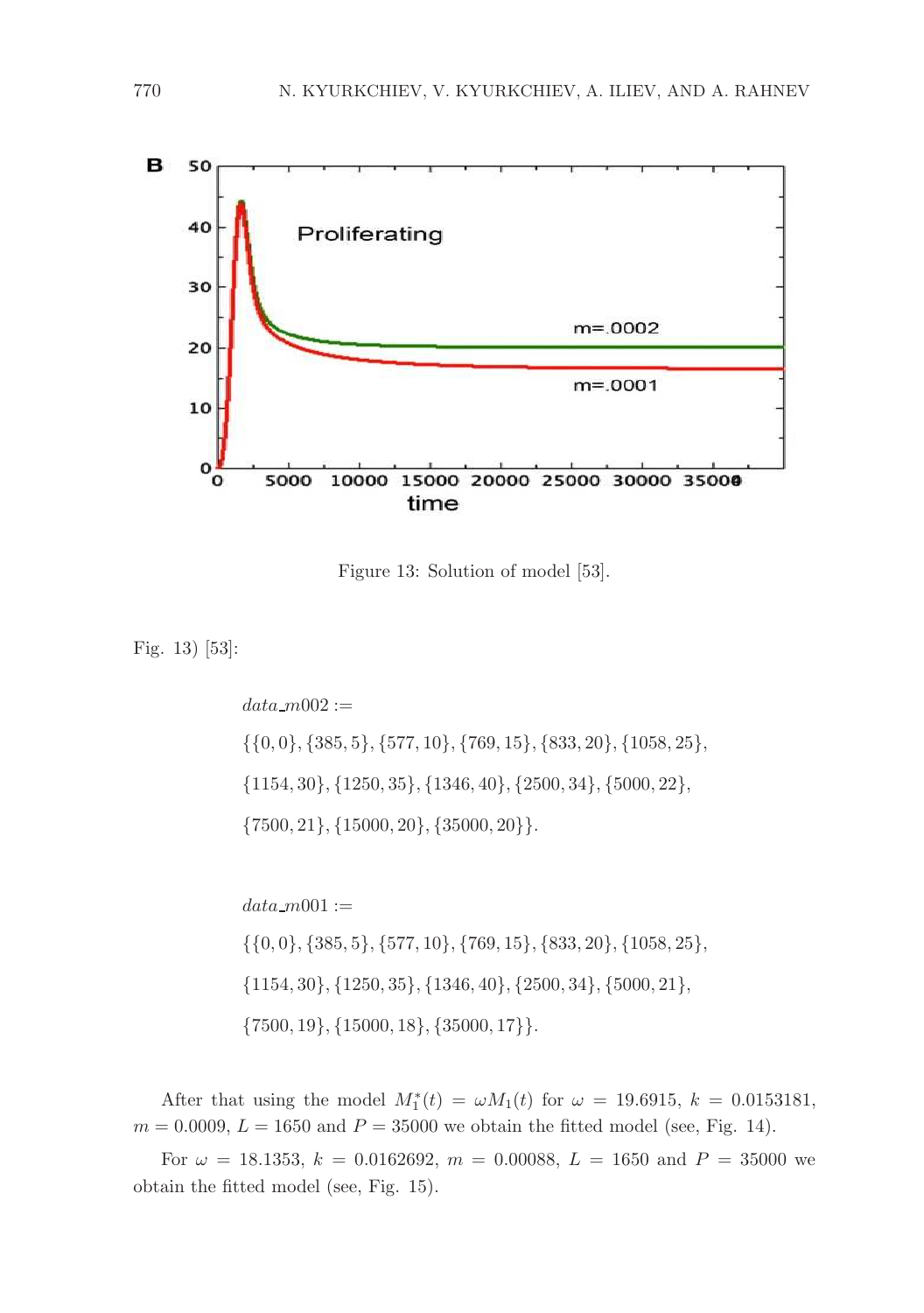



Figure 14: The fitted model  $M_1^*(t)$  for  $m = 0.002$ .

Figure 15: The fitted model  $M_1^*(t)$  for  $m = 0.001$ .

### 3.3.3. APPROXIMATING THE "DATA FOR THE TUMOR GROWTH MODEL" [?]

We analyze the data of the one noise–realization of Proliferating - P (final fit, see Fig. 16) [54]:

```
data :={{0, 0}, {200, 0.33}, {400, 1.16}, {600, 1.93}, {800, 1.87}, {1000, 1.42},
{1200, 1.35}, {1400, 1.02}, {1600, 0.90}, {1800, 0.83}, {2000, 0.95}}.
```
After that using the model  $M_1^*(t) = \omega M_1(t)$  for  $\omega = 1.6879$ ,  $k = 0.0403256$ ,  $m = 0.001, L = 650$  and  $P = 2000$  we obtain the fitted model (see, Fig. 17).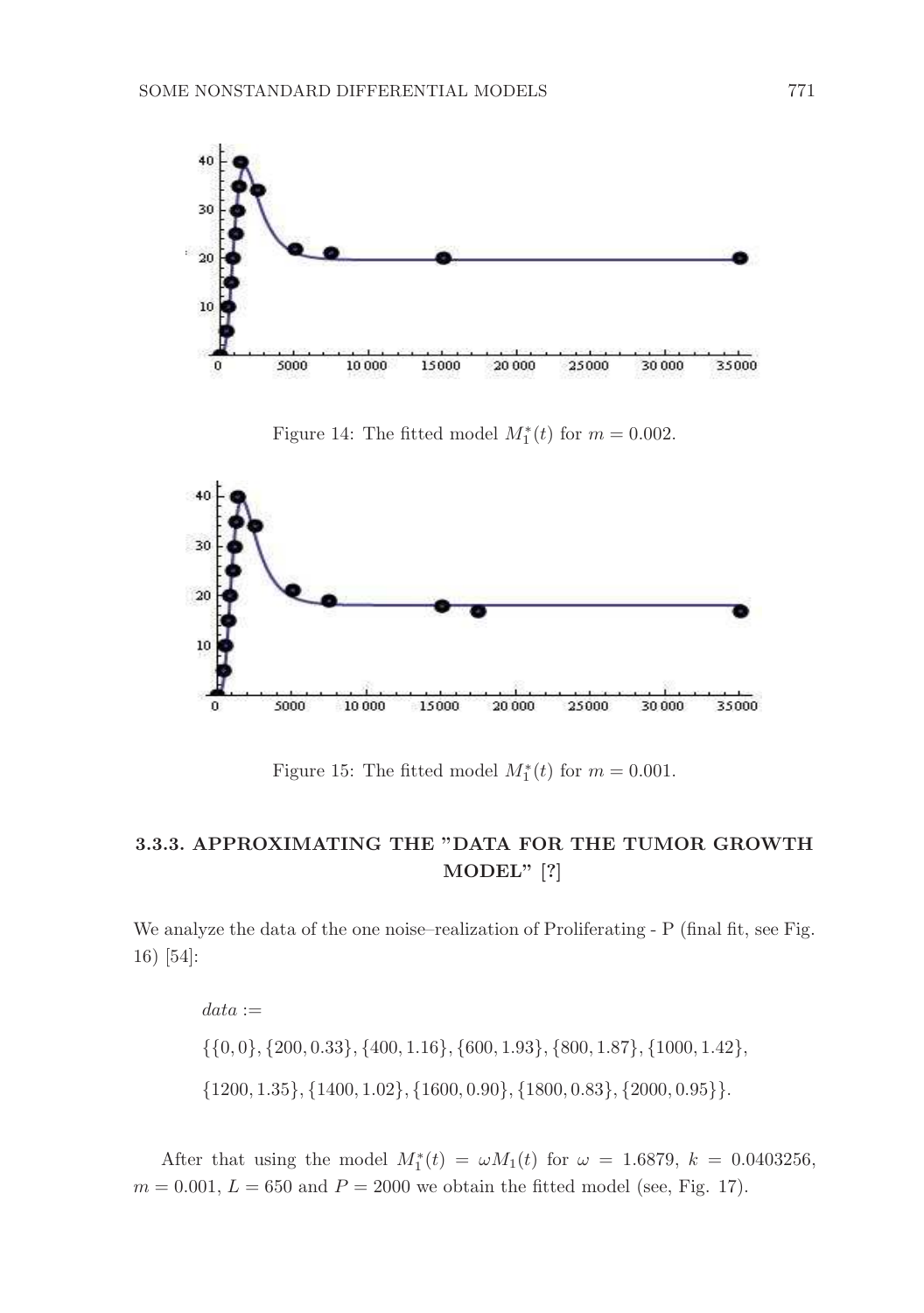

Figure 16: One noise–realization of Proliferating - P (initial and final fit) [54].



Figure 17: The fitted model  $M_1^*(t)$ .

### 3.3.4. APPROXIMATING THE "DATA OF ATTACK RATES OBSERVED ON A SINGLE LINK" [?]

We analyze the data of attack rates observed on a single link, under the hypotheses that links hold (upper curve) or randomly fail (lower curve), see Fig. 18 [55]:

> $data\_upper :=$ {{0, 0}, {3, 294}, {4, 1471}, {5, 10882}, {6, 35000}, {7, 63529},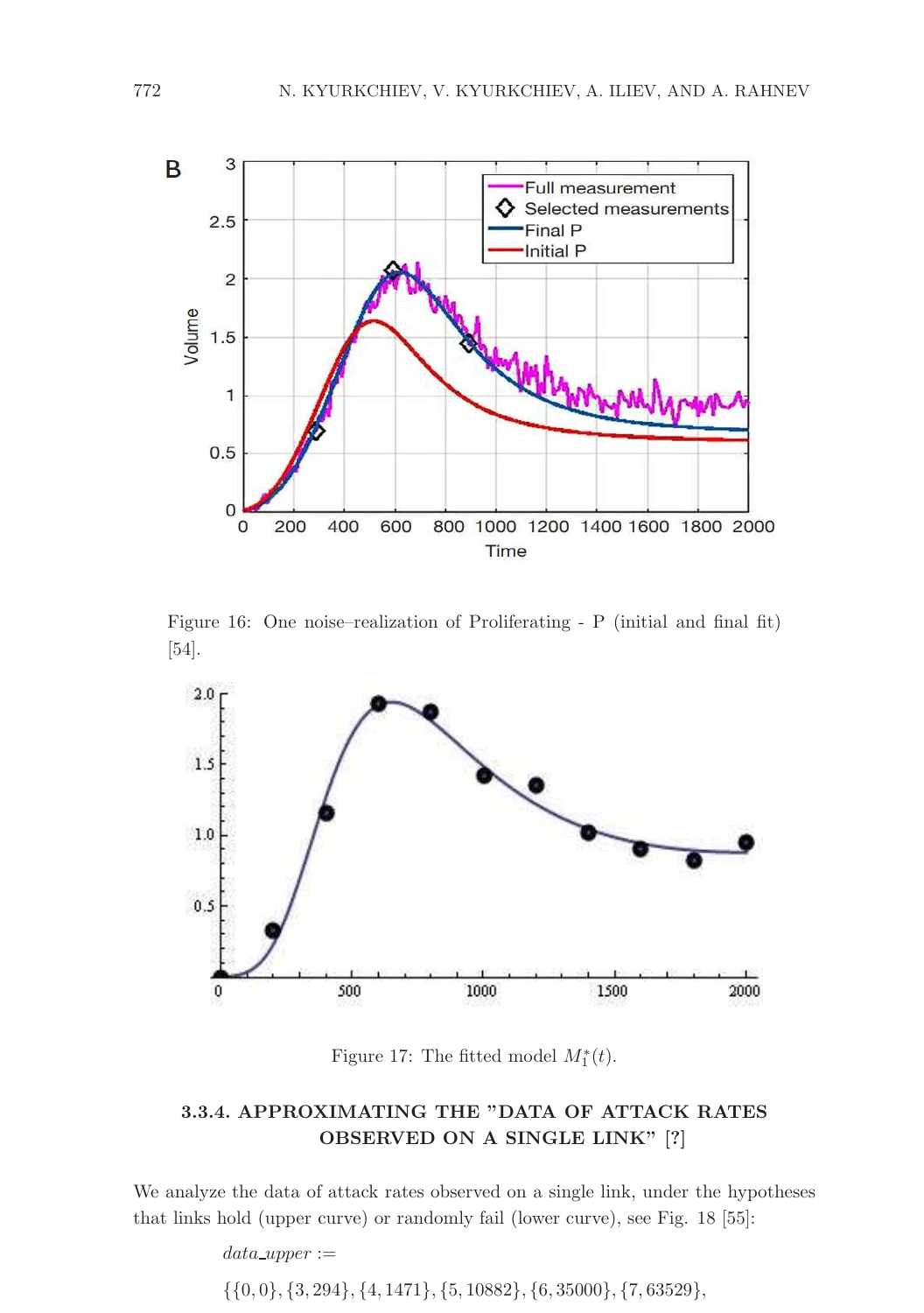

Figure 18: Attack rates observed on a single link [55].

 $data\text{Lower} :=$ {{0, 0}, {3, 294}, {4, 1471}, {5, 10882}, {6, 35000}, {7, 63529}, {8, 78529}, {9, 84117}, {10, 85294}, {11, 85588}, {12, 85000}, {13, 83823}, {14, 83529}, {15, 83235}, {20, 81765}, {25, 80294}, {30, 79118}, {35, 78235}, {40, 77647}, {45, 77059}, {50, 76470}}.

After that using the model  $M_1^*(t) = \omega M_1(t)$  for  $\omega = 83593.2$ ,  $k = 43.0354$ ,  $m = 0.42, L = 10.2$  and  $P = 150$  we obtain the fitted model (see, Fig. 19).

For  $\omega = 79727.2$ ,  $k = 37.3208$ ,  $m = 0.42$ ,  $L = 10.5$  and  $P = 95$  we obtain the fitted model (see, Fig. 20).

As should expected, the experiments conducted (see, Sections 3.2 - 3.3) show a very good approximation of data from the field of population dynamics and computer viruses propagation, with suggested in this article, modified logistic model.

Remark. Parasitic infections are often chronic and affect many people.

The effect of antibody on malaria parasites as well as the differential model of parasitic growth as a function of the immune serum inhibitory activity are well studied (see, e.g. [56]).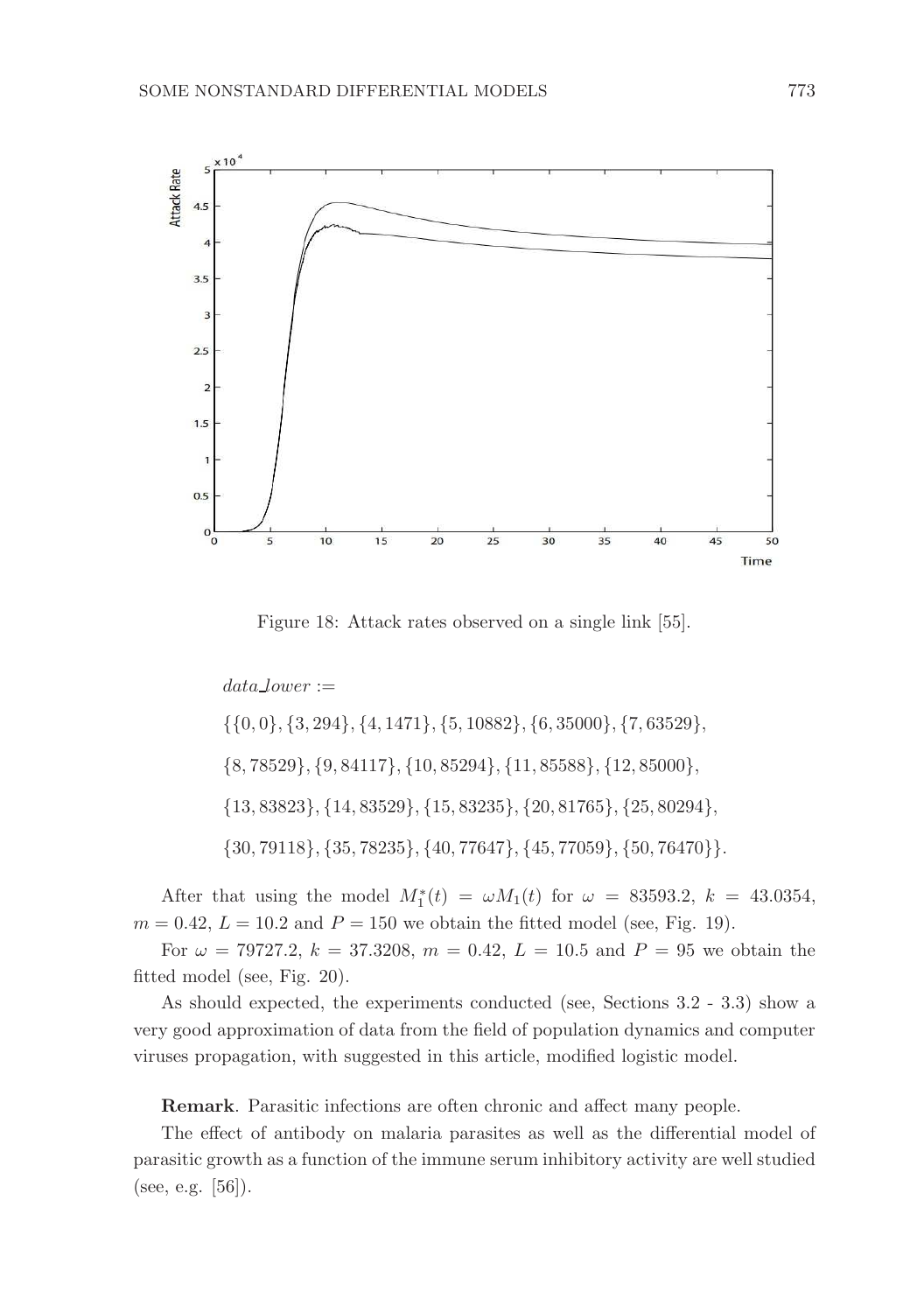

Figure 19: The fitted model  $M_1^*(t)$ .



Figure 20: The fitted model  $M_1^*(t)$ .

The presence of immune serum blocks the continued increase in number of Plasmodium Knowlesi (a malaria parasite of monkeys), see Fig. 21: Parasite growth and immune serum (blue) [56].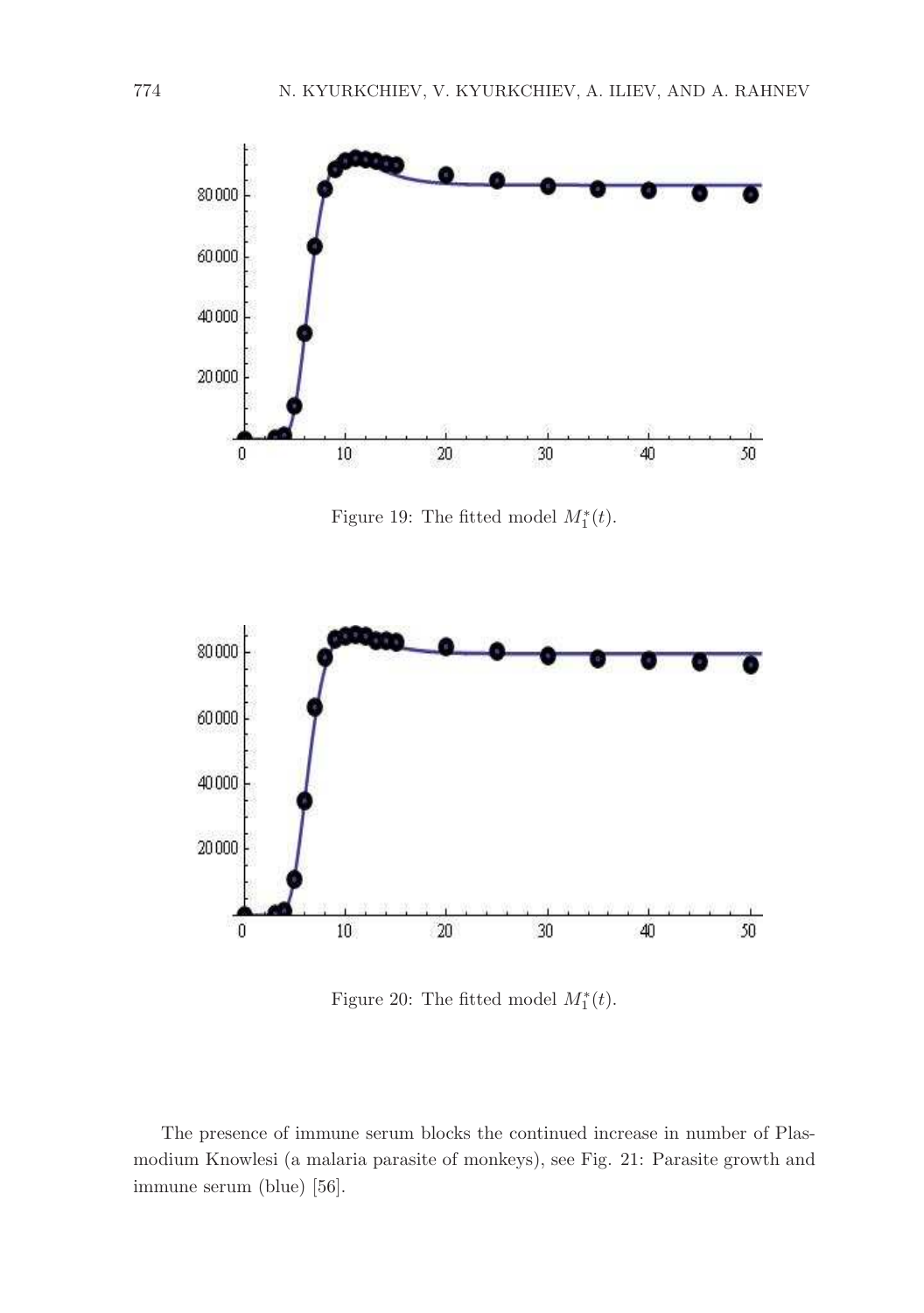

Figure 21: Parasitic growth as a function of the immune serum inhibitory activity (blue) [56].



Figure 22: The fitted model  $M_1^*(t)$ .

We analyze the following data:

 $data\_immune\_serum :=$  $\{\{0,0\},\{2.67,1.42\},\{5.33,1.95\},\{8,2.21\},\{10.67,2\},\{11,1.86\},$ {13.33, 1.84}, {16, 1.79}, {18.67, 1.78}, {21.33, 1.74},  ${24, 1.7192059}.$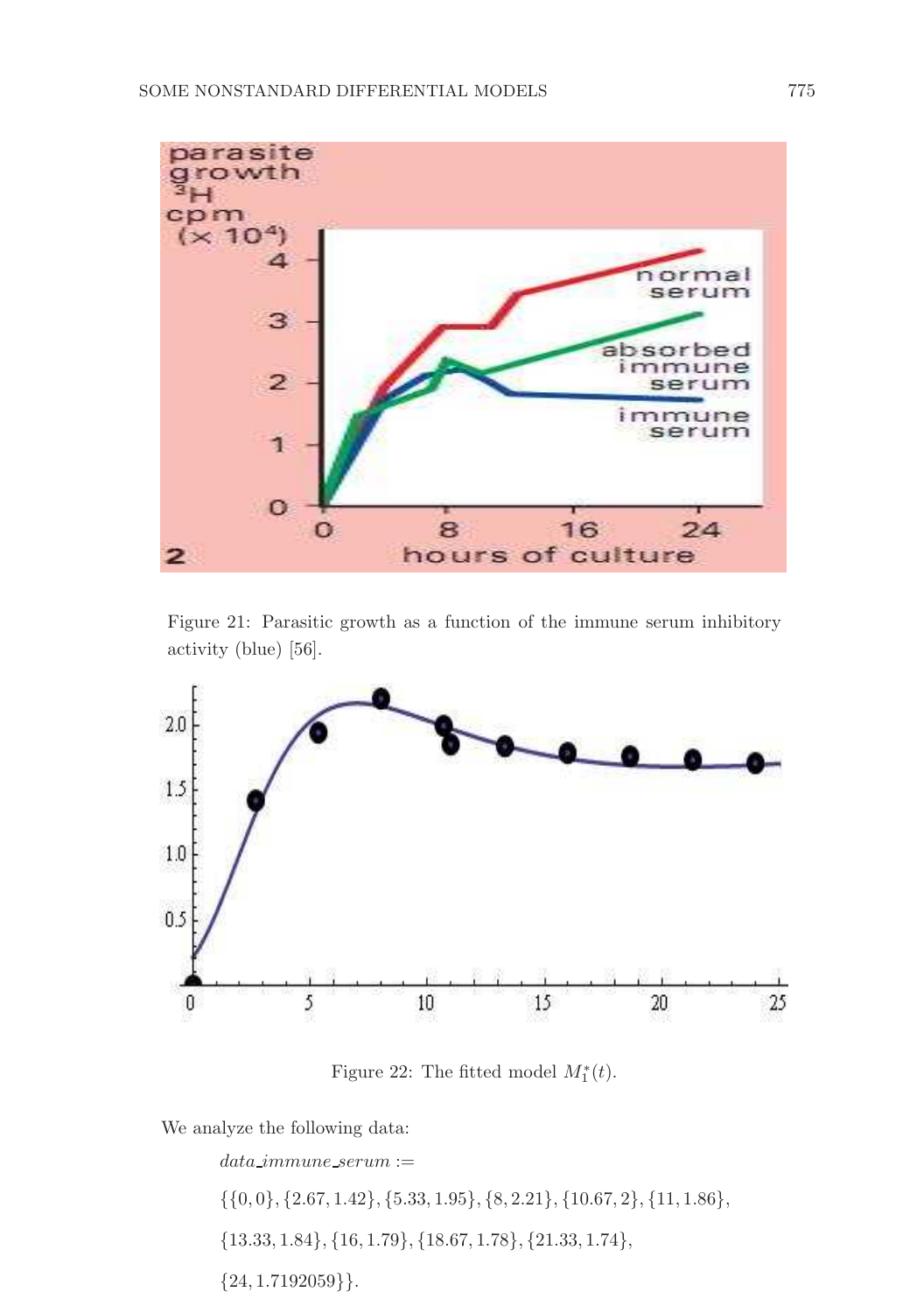After that using the model  $M_1^*(t) = \omega M_1(t)$  for  $\omega = 2.21098$ ,  $k = 1.21016$ ,  $m = 0.088$ ,  $L = 7$  and  $P = 21.03$  we obtain the fitted model (see, Fig. 22).

### 4. APPROXIMATING THE ATP CONCENTRATION

The Intracellular Adenosine Triphosphate (ATP) concentration (see, Fig. 23) [57] indicates that the stationary state (ss) is asymptotically stable for both cell types, assuming the initial concentration of glucose extracellular  $(Glu_{out})$  as a control parameter.

We analyze the following datasets [57]:

 $data_A := \{ \{0, 0.7\}, \{0.2, 9.85\}, \{0.3, 9.9\}, \{0.4, 9.85\}, \{0.6, 9.5\}, \{0.7\}, \{0.8, 9.9\} \}$ {0.8, 9.2}, {1, 8.95}, {1.2, 8.75}, {1.4, 8.65}, {1.6, 8.55}, {1.8, 8.5},  $\{2, 8.47\}, \{2.2, 8.45\}, \{2.4, 8.44\}, \{3, 8.42\}, \{4, 8.4\}, \{5, 8.37\}\};$  $data\_B := \{\{0, 7.9\}, \{0.05, 8.55\}, \{0.2, 7.6\}, \{0.4, 7.25\}, \{0.6, 7.15\},\}$ {0.8, 7.25}, {1, 7.3}, {1.2, 7.4}, {1.4, 7.5}, {1.6, 7.55}, {1.8, 7.62}, {2, 7.65}, {2.2, 7.67}, {2.4, 7.69}, {2.6, 7.71}, {2.8, 7.72}, {3, 7.73},  $\{4, 7.73\}, \{5, 7.73\}\};$  $data\_C := \{\{0, 5.2\}, \{1, 9.7\}, \{2, 9.6\}, \{4, 9.4\}, \{6, 9.2\}, \{8, 8.9\},\$ {10, 8.7}, {12, 8.5}, {14, 8.3}, {16, 8.2}, {18, 8.1}, {20, 8}, {22, 7.9},

 $data\_D := \{\{0, 5.4\}, \{1, 10.5\}, \{2, 10.3\}, \{4, 9.3\}, \{6, 5.8\}, \{8, 4.2\},\$ 

 $\{10, 4\}, \{12, 3.8\}, \{20, 3.8\}, \{30, 3.8\}, \{40, 3.8\}, \{50, 3.8\}\}.$ 

{24, 7.87}, {26, 7.84}, {30, 7.82}, {40, 7.8}, {50, 7.8}};

The fitted models (see, Fig. 24):

A)  $M_1^*(t)$  -  $L = 0.3; P = 100; m = 6; \omega = 8.58611; k = 34.841;$ 

B)  $M_1^*(t)$  -  $L = 0.79$ ;  $P = 4$ ;  $m = 0.492$ ;  $\omega = 7.58418$ ;  $k = -0.515663$ ;

C)  $M_1^*(t)$  -  $L = 2.9$ ;  $P = 3500$ ;  $m = 0.2$ ;  $\omega = 7.63379$ ;  $k = 0.242045$ ;

D)  $M_1^*(t)$  -  $L = 1.75$ ;  $P = 50$ ;  $m = 0.23$ ;  $\omega = 3.48735$ ;  $k = 1.20129$ .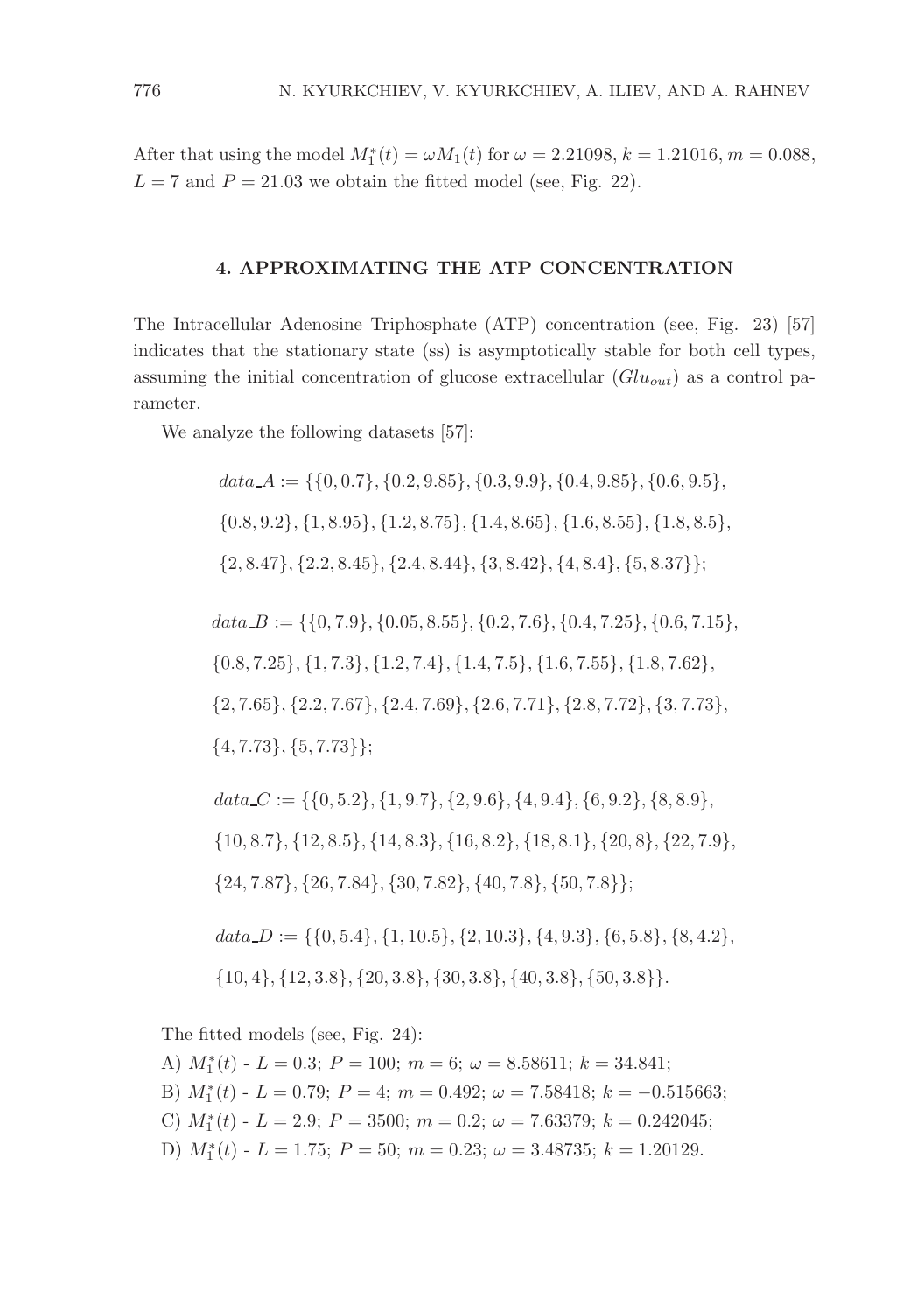

Figure 24: The fitted models  $M_1^*(t)$ .

# 5. APPROXIMATING THE HIV/KAPOSI'S SARCOMA COINFECTION DYNAMICS

The model for HIV/Kaposi's Sarcoma Coinfection Dynamics in Areas of High HIV Prevalence is presented in [58].

Here we will fit the number of infected individuals with HIV/Kaposi's Sarcoma with no treatment (see Fig. 25) and with 10% treatment (see Fig. 27).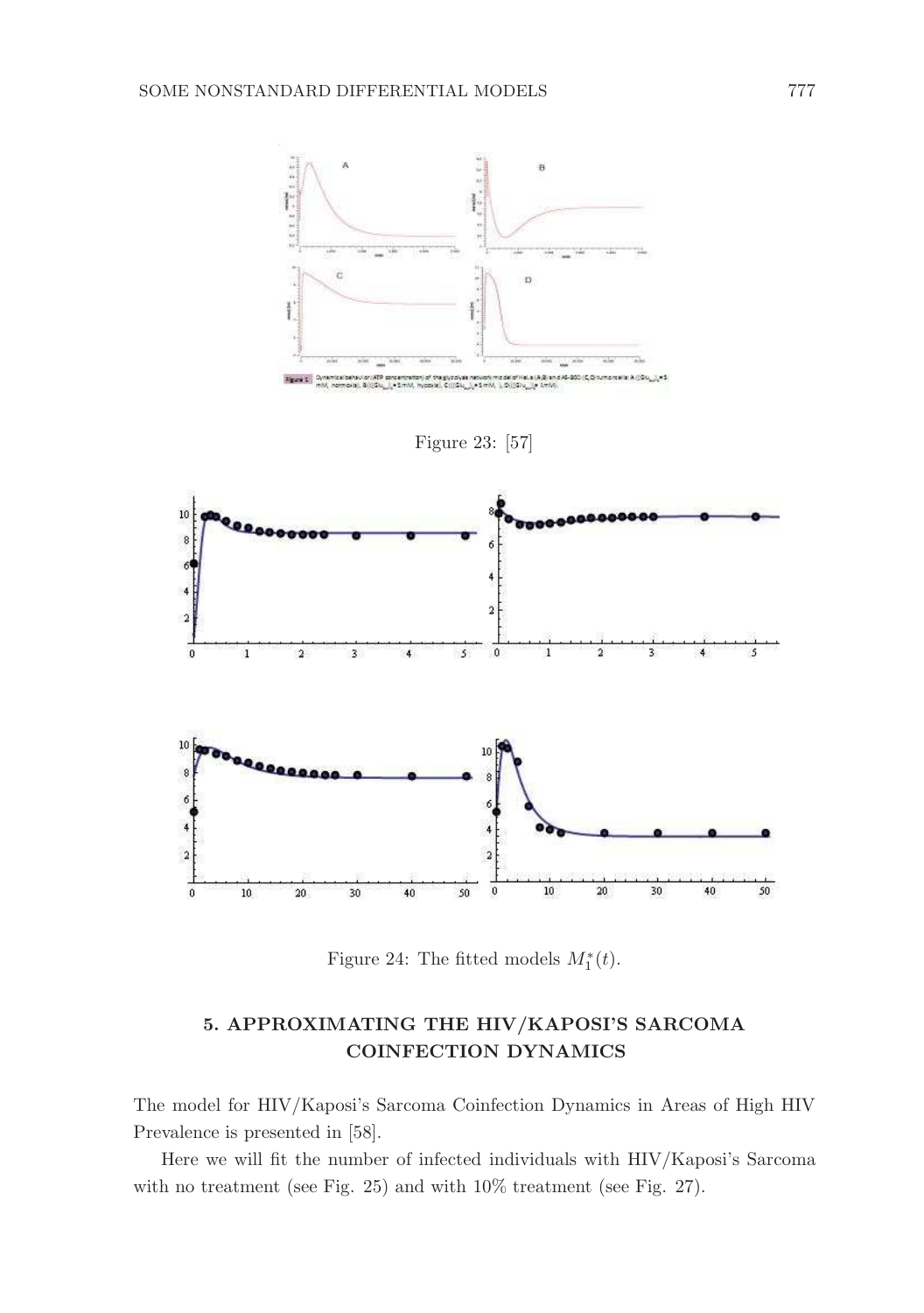

Figure 25: [58].

We analyze the given datasets [58]:

data  $HIV/KS_{co} - infection\_no\_treatment := \{\{0.24138, 0\},\}$ {0.31034, 2000}, {0.37931, 4000}, {0.44828, 6000}, {0.48276, 8000}, {0.49655, 8480}, {0.51724, 8590}, {0.55172, 8440}, {0.86207, 6670}, {1, 6440}, {1.17241, 6300}, {1.34483, 6260}, {2, 6220}, {6, 6220},  $\{7,6190\}, \{10,6190\}\};$  $data_HIV/KS_{co}-infection_10\%_treatment := \{\{0.27586, 0\},\}$ {0.44828, 5680}, {0.51724, 5840}, {0.55172, 5600}, {0.79310, 3640},  $\{1, 3440\}, \{1.20690, 3360\}, \{2, 3360\}, \{10, 3360\}\}.$ 

The fitted models (see, Fig. 26 and Fig. 28):

A)  $M_1^*(t)$  -  $L = 0.58 P = 10$ ;  $m = 5.53$ ;  $\omega = 6121.15$ ;  $k = 449.493$ ;

C)  $M_1^*(t)$  -  $L = 0.5; P = 10; m = 9.35; \omega = 3355.32; k = 7590.8;$ 

Since the mathematical model of HIV/Kaposi's Sarcoma Coinfection Dynamics in Areas of High HIV Prevalence is well-studied, we will note that it is described with a known system of stratified differential equations which we will not explore here.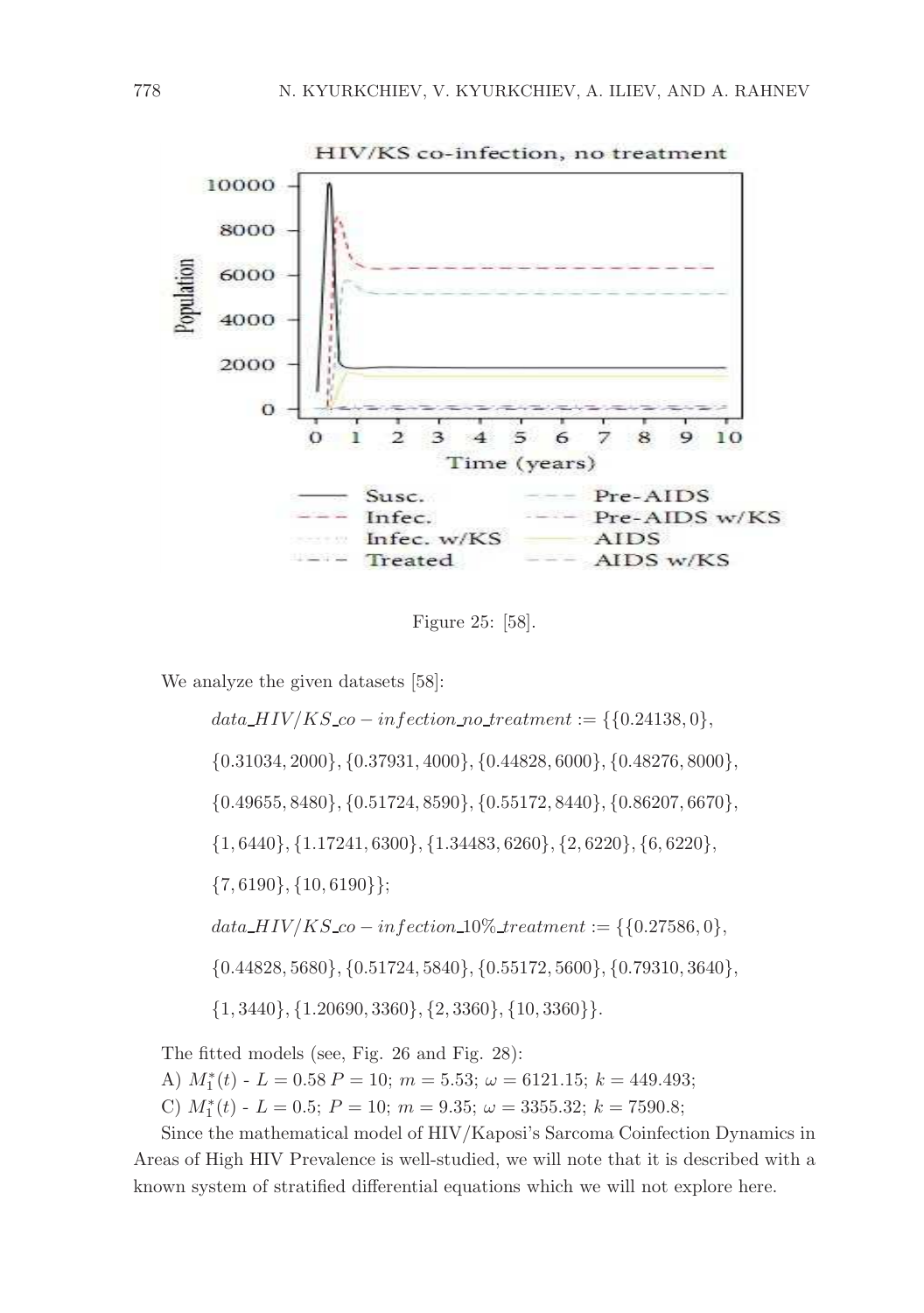

Figure 26: The fitted model  $M_1^*(t)$ .

Without be a specialists on this subject we will only note that the approximation of the above-mentioned data for "infected individuals" - Fig. 25 (red-dashed) and Fig. 27 (red-dashed) with the model function discussed in this chapter gives us unexpected good results for which we have insufficient scientific reasoning at this stage.

The specialists working in the field of "reaction-kinetic mechanisms" have the word.

# 6. APPROXIMATING TUMOR SPHEROID GROWTH INHIBITION WITH PI-103

For evaluation of the effects of molecularly targeted agents on three-dimensional tumor growth kinetics, 4-day-old spheroids (for example, U-87 MG) were treated with compounds for 72 h [59]. The results are visualized by logarithmic scale of 'X' axis. PI-103 induced concentration-dependent growth inhibition.

We analyze the following dataset [59]:

 $data\_PI - 103\_induced\_concept. - deepen\_growth\_inhibition :=$ 

{{0.009, 94.554}, {0.017, 93.564}, {0.053, 86.634},

 $\{0.080, 76.733\}, \{0.180, 58.911\}, \{0.450, 35\},\$ 

 $\{0.721, 20\}, \{0.984, 15\}, \{2, 14\}, \{3.628, 12\}\}.$ 

By the help of the model  $M_1^*(t) = \omega M_1(t)$  for  $L = 1.9; P = 3.2; m = 0.1; \omega =$ 0.000728774 and  $k = -3.79042$  we obtain the fitted model (see, Fig. 29).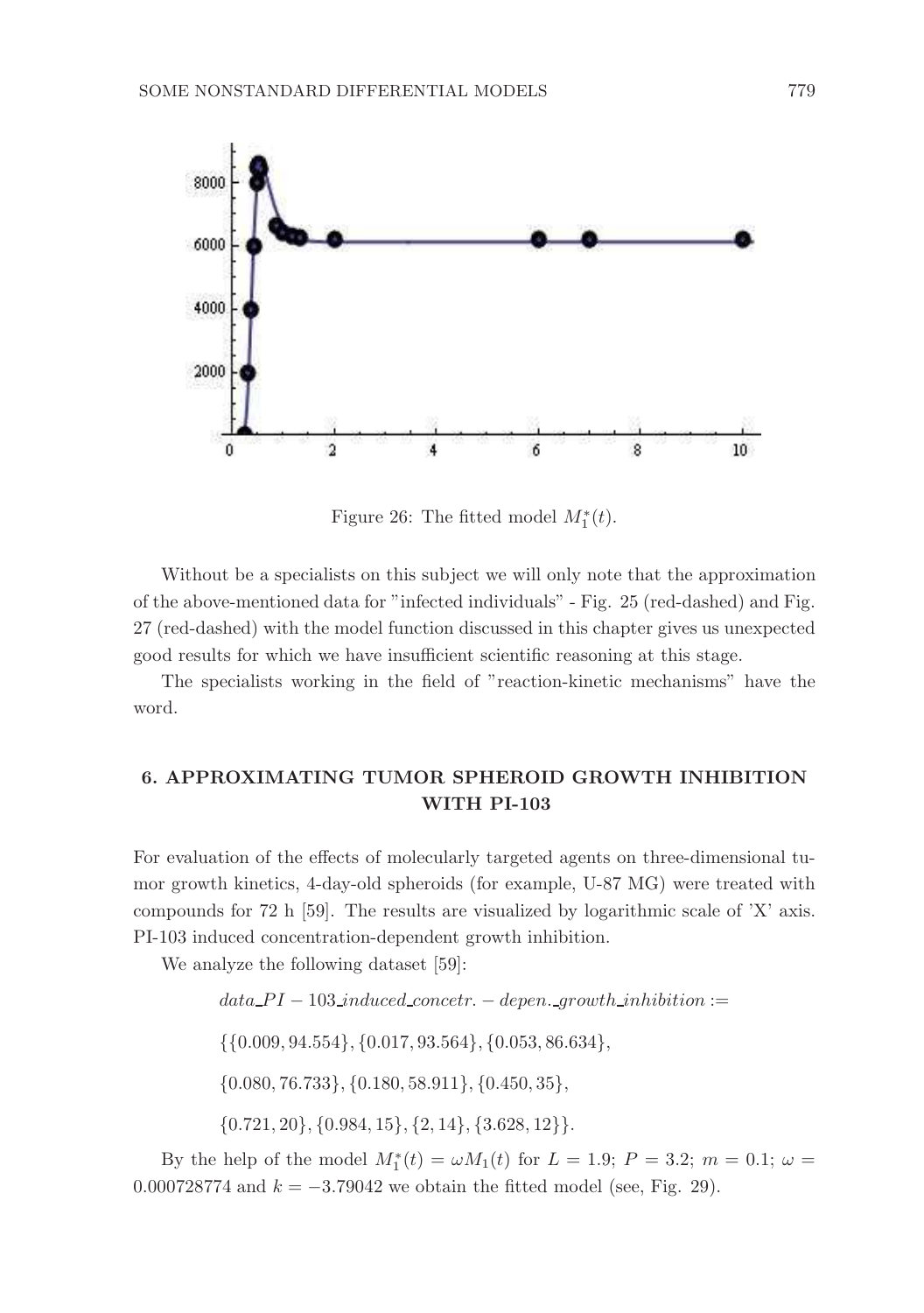

Figure 28: The fitted model  $M_1^*(t)$ .

### 7. APPROXIMATING INFECTED MOSQUITOES WITH DENGUE

In Fig. 30 [60] (red line), there is no considerable difference between the cases of without control and with control in the dengue-infected mosquitoes.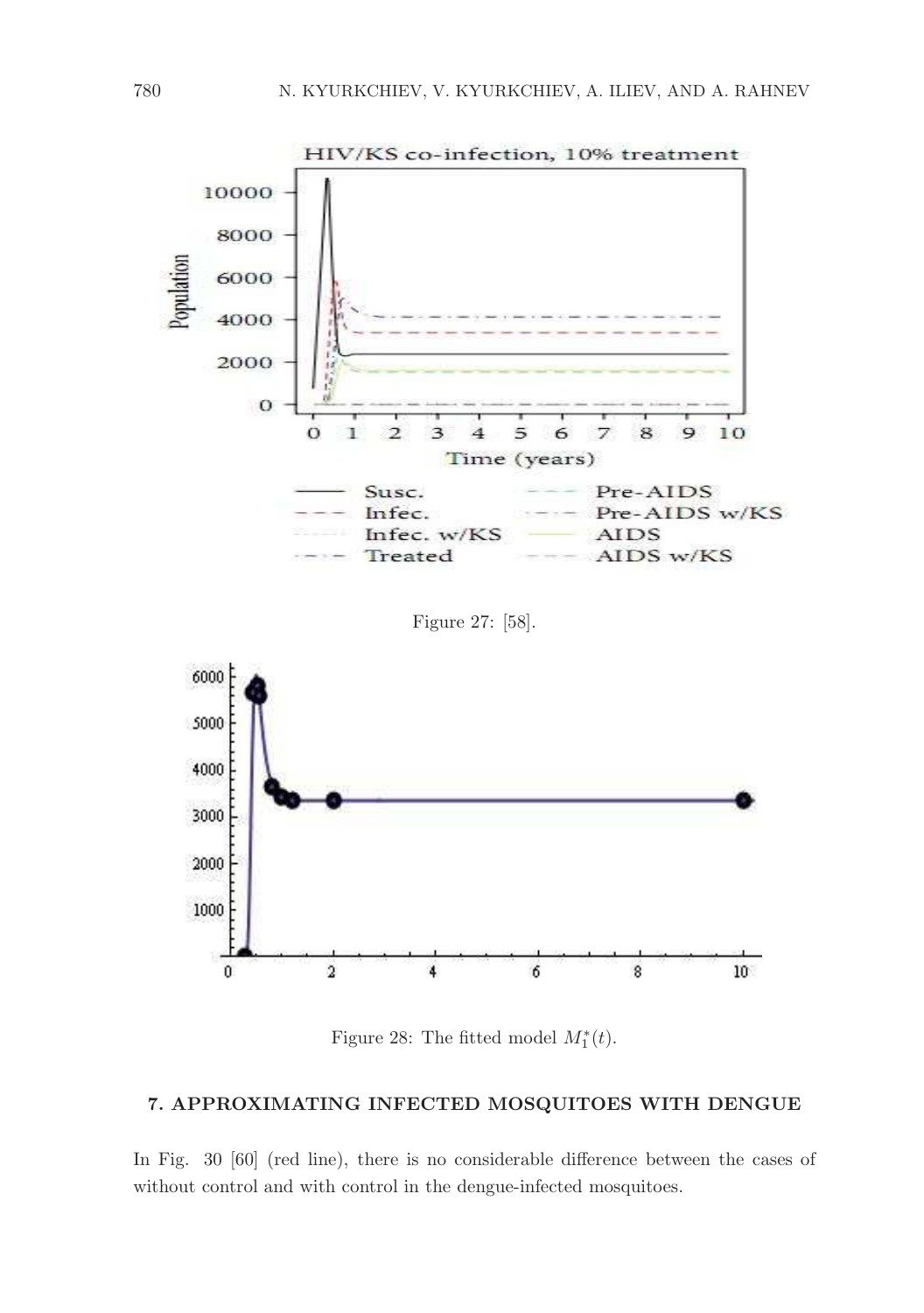

Figure 29: The fitted model  $M_1^*(t)$ .

We will use the following dataset which we took from Fig. 30 [60] (red line):

 $data\_Infected\_Mosquitoes\_with\_Dengue := \{\{0, 111\},\}$  $\{0.455, 200\}, \{1.364, 300\}, \{2.045, 400\}, \{3.182, 500\},$ {4.545, 600}, {5, 630}, {6.818, 700}, {7.5, 730}, {10, 778}, {12.5, 787}, {15, 776}, {17.5, 750}, {20, 713}, {21.136, 700}, {26.591, 600}, {30, 539}, {32.272, 500}, {38.409, 400}, {40, 374}, {46.136, 300}, {50, 259}, {56.591, 200}, {60, 167}, {65, 139}, {70, 113}, {72.727, 100}, {80, 64},  $\{85, 45\}, \{90, 25\}, \{95, 15\}, \{100, 0\}\}.$ 

By the usage of the model  $M_1^*(t) = \omega M_1(t)$  for  $\omega = 10.3733$ ;  $k = 0.208036$ ;  $m =$ 0.185;  $L = 14.45$  and  $P = 4590$  we receive the fitted model (see, Fig. 31).

### 8. CONCLUSION.

A special choice of nutrient supply for cell growth in a continuous bioreactor is introduced.

We prove upper and lower estimates for the one–sided Hausdorff approximation of the shifted Heaviside function  $h_{t*}(t)$  by means of the general solutions of the dif-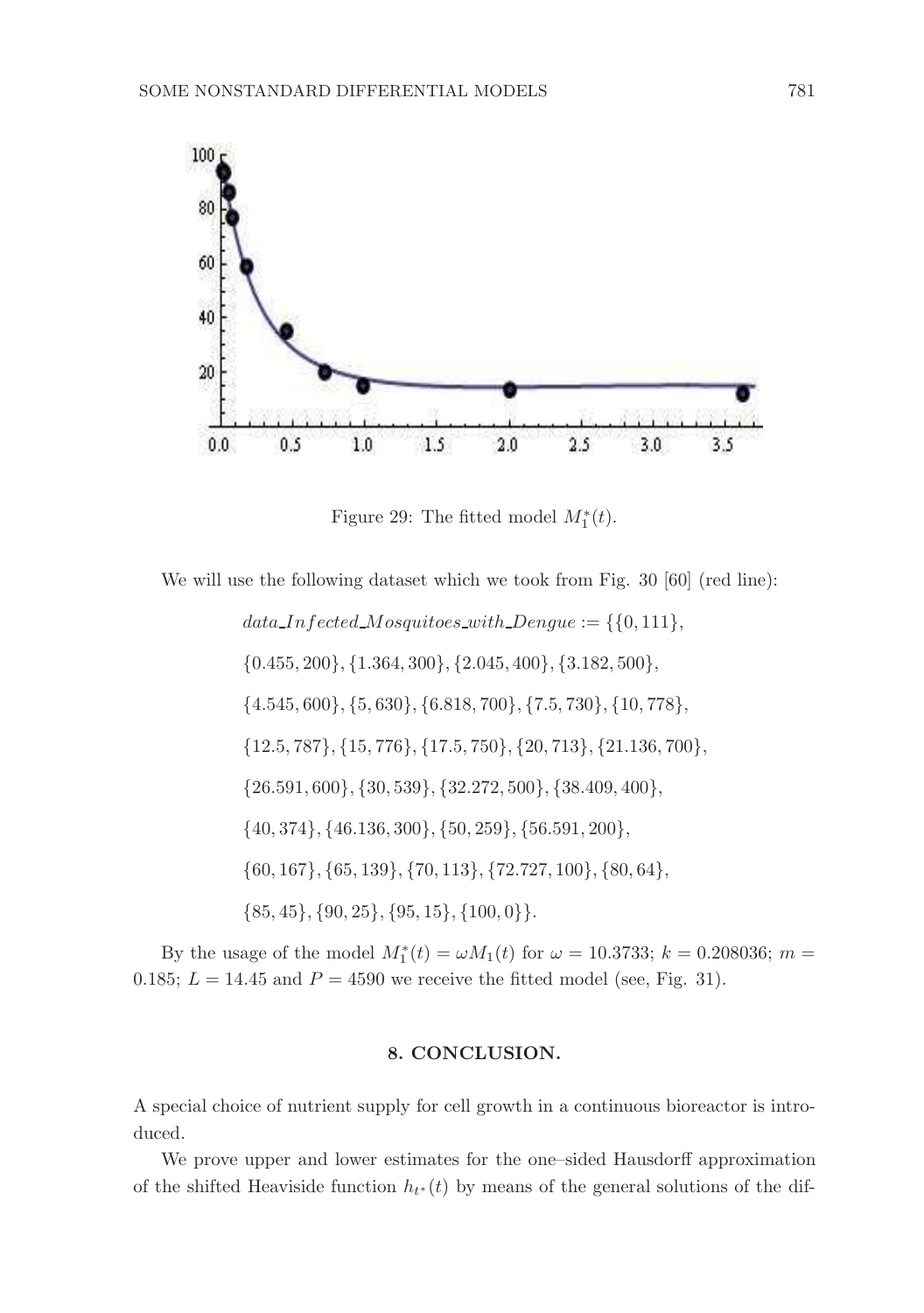

Figure 31: The fitted model  $M_1^*(t)$ .

ferential equations:  $y'(t) = ky(t)s_1(t)$  and  $y'(t) = ky(t)s_2(t)$  with  $y(t_0) = y_0$ , where  $s_1(t) = \frac{L-t}{L+t}e^{-mt}$  and  $s_2(t) = \frac{(L-t)(P-t)}{(L+t)(P+t)}e^{-mt}$ .

Since the determination of the inflexion points of the functions  $S_1(t)$  and  $S_2(t)$  is not a difficult, we will note that the parameters  $L$  and  $P$  can be used as "limiters of specifically located data".

We propose a software module within the programming environment *CAS Mathematica* for the analysis of the considered family of functions.

The module offers the following possibilities: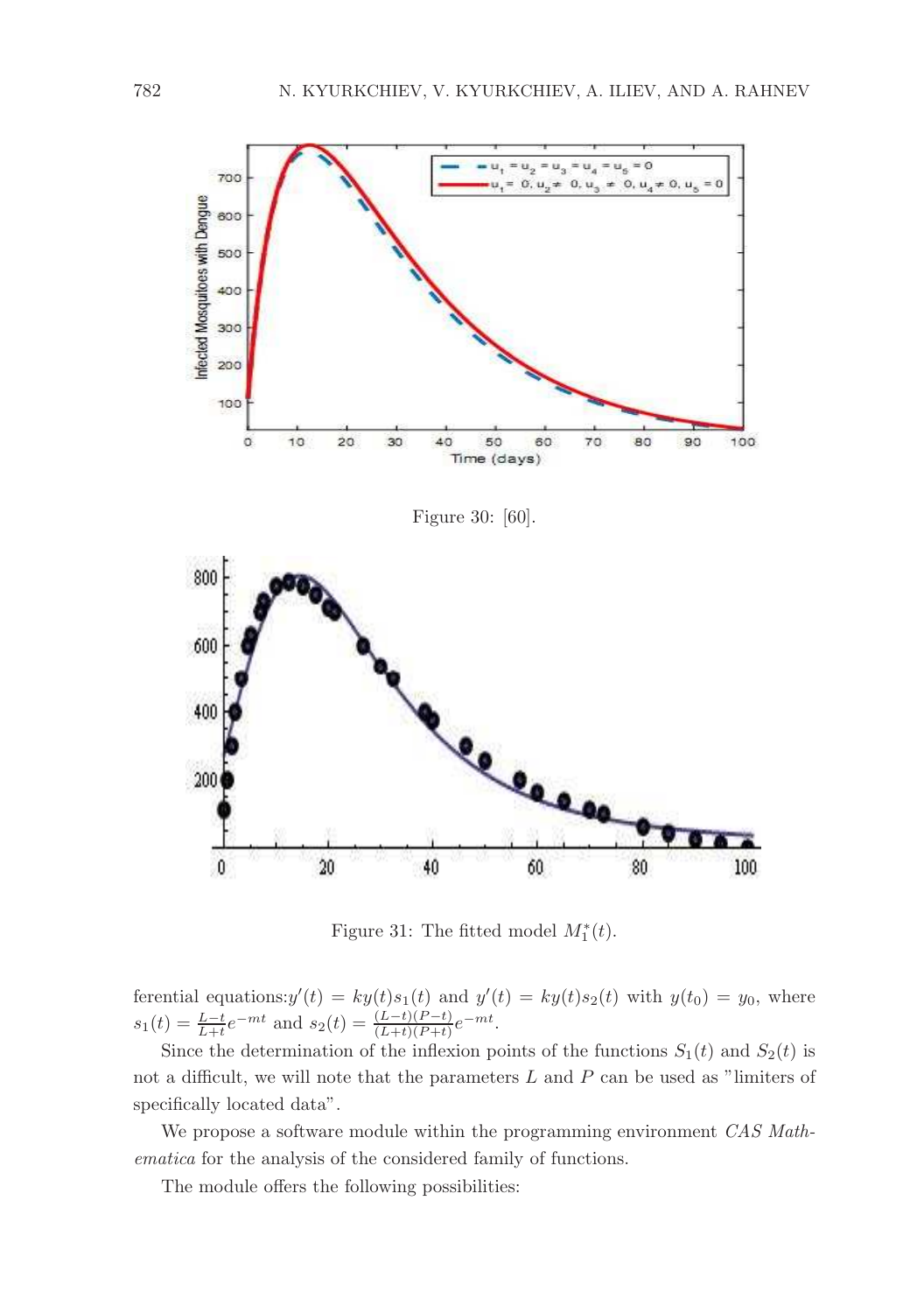- calculation of the H-distance between the  $h_{t^*}$  and the model  $M(t)$  (6);

- generation of the functions under user defined values of the parameters  $k, m$  and  $L:$ 

- generation of the functions by model (14) under user defined values of the parameters  $k, m, L$  and  $P$ ;

- numerical solution of the differential models (2) and (3) and opportunities for comparison with other logistics models;

- software tools for animation and visualization.

There are many approaches for modelling computer viruses propagation.

Here we give new modelling ways and make subsequent steps to give more precise approximations of these epidemics.

At present, the authors are working hard to construct and study new differential models designed to approximate "specific" data from the propagation of computer viruses usually concentrated in unexpected intervals.

Such results will help to fully capturing the epidemic outbreak of virus spreading.

We can conclude that the Hausdorff apparatus used to evaluate "supersaturation" in the treatment of relational problems in various scientific fields is proved its sufficiently reliable. For other applications of Hausdorff distance, see [61].

### ACKNOWLEDGMENTS

This work has been accomplished with the financial support by the Grant No BG05M2O P001-1.001-0003, financed by the Science and Education for Smart Growth Operational Program (2014-2020) and co-financed by the European Union through the European structural and Investment funds.

### **REFERENCES**

- [1] P. Pathi, T. Ma, R. Locke, Role of nutrient supply on cell growth in bioreactor design for tissue engineering of hematopoietic cells, *Biotechnology and Bioengineering*, 89, No. 7 (2005).
- [2] N. Li, H. Y. Sun, Q. L. Zhang, The dynamics and bifurcation control of a singular biological economic model, *Int. J. of Automat. and Comp.*, 9, No. 1 (2012), 1–7.
- [3] T. Egli, M. Zinn, The concept of multiple–nutrient–limited growth of microorganisms and its application in biotechnological processes, *Biotechnol. Adv.*, 22  $(2003), 5-43.$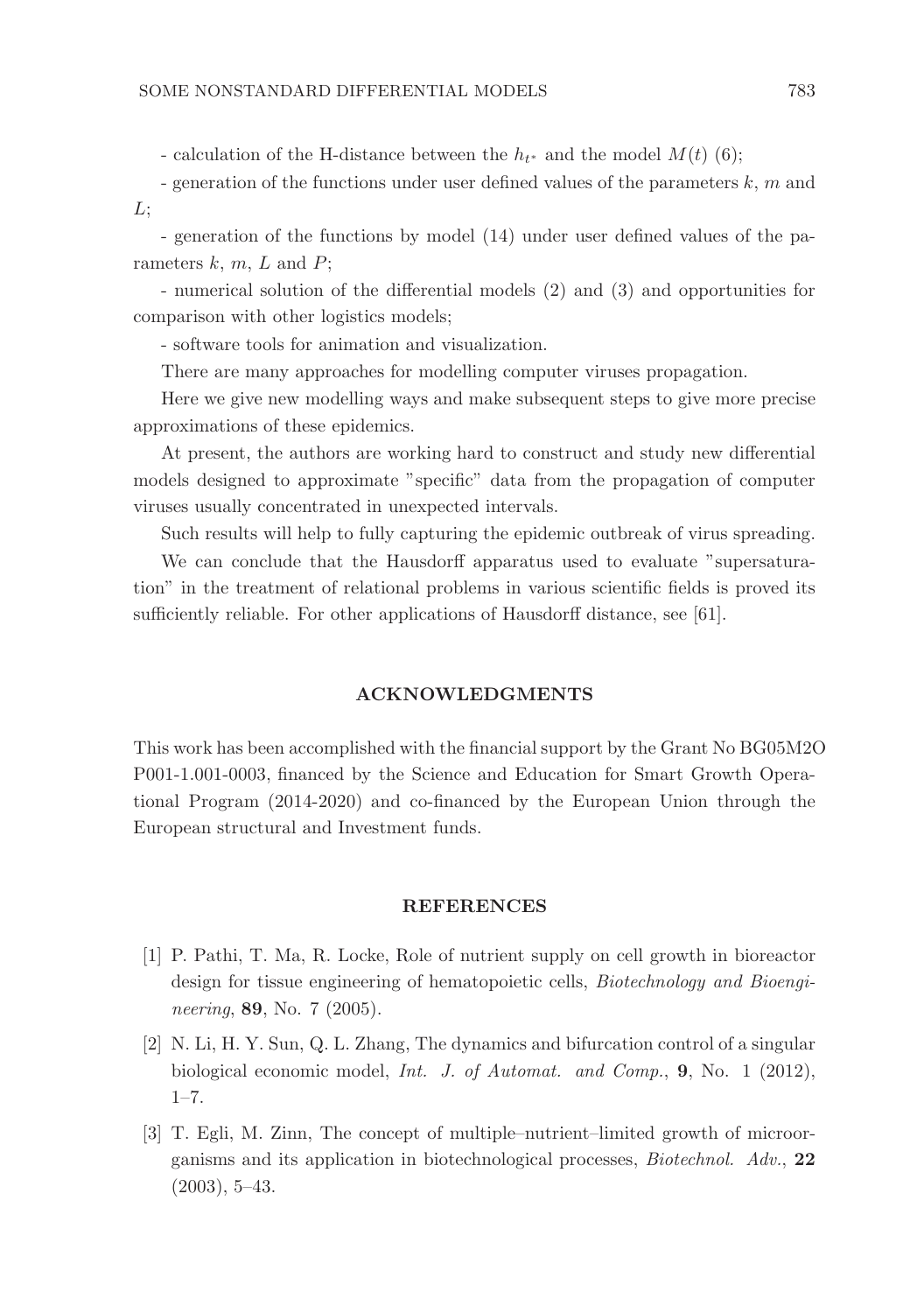- [4] D. F. Gerson, M. M. Kole, B. Ozum, M. N. Oguztoreli, Substrate concentration control in bioreactors, *Biotechnology and Genetic Engineering Reviews,* 6, No. 1, 1988, 67–150.
- [5] Y. Zhang, Q. L. Zhang, L. C. Zhao, Analysis and feedback control for a class of bioeconomic systems, *J. Control Eng. of China*, 14, No. 6 (2007), 599–603.
- [6] Y. Zhang, Q. L. Zhang, L. C. Zhao, Bifurcations and control in singular biological economic model with stage structure, *J. of Syst. Eng.*, 22, No. 3 (2007), 233–238.
- [7] S. Luan, B. Liu, L. X. Zhang, Dynamics on a single-species model in a polluted environment, *J. of Biomath.*, 26, No. 4 (2011), 689–694.
- [8] V. Noris, E. Maurice, D. Maurice, Modelling Biological Systems with Competitive Coherence, *J. of Appl. Math.*, (2012), 1–20.
- [9] M. Borisov, N. Dimitrova, V. Beshkov, Stability analysis of a bioreactor model for biodegradation of xenobiotics, *Comp. and Math. with Appl.,* 64, (2012).
- [10] N. Dimitrova, Local bifurcations in a nonlinear model of a bioreactor, *Serdica J. Computing*, 3 (2009), 107–132.
- [11] T. Ivanov, N. Dimitrova, Analysis of a Bioreactor Model with Microbial Growth Phases and Spatial Dispersal, *Biomath Communications*, 2, No. 2 (2016).
- [12] N. Kyurkchiev, S. Markov, G. Velikova, The dynamics and control on a singular bio-economic model with stage structure, *Biomath Communications*, 2, No. 2 (2015).
- [13] N. Kyurkchiev, Investigations on a hyper-logistic model. Some applications, *Dynamic Systems and Applications*, 28, No. 2 (2019), 351–369.
- [14] E. Angelova, A. Golev, T. Terzieva, O. Rahneva, A study on a hyper–power– logistic model. Some applications, *Neural, Parallel and Scientific Computations*, 27, No. 1 (2019), 45–57.
- [15] N. Kyurkchiev, A. Iliev, A. Rahnev, On a special choice of nutrient supply for cell growth in a continuous bioreactor. Some modeling and approximation aspects, *Dynamic Systems and Applications*, 28, No. 3 (2019), 587–606.
- [16] N. Kyurkchiev, S. Markov, On a logistic differential model. Some applications, *Biomath Communications*, 6, No. 1 (2019), 34–50.
- [17] N. Kyurkchiev, A. Iliev, A. Rahnev, A special choice of nutrient supply for cell growth in logistic differential model. Some applications, *Proc. of the NTADES Series of AIP*, (2019). (to appear)
- [18] N. Kyurkchiev, A. Iliev, A. Golev, A. Rahnev, On a special choice of nutrient supply with Marshall–Olkin correction. Some applications, *Communications in Applied Analysis*, 23, No. 3 (2019), 401–419.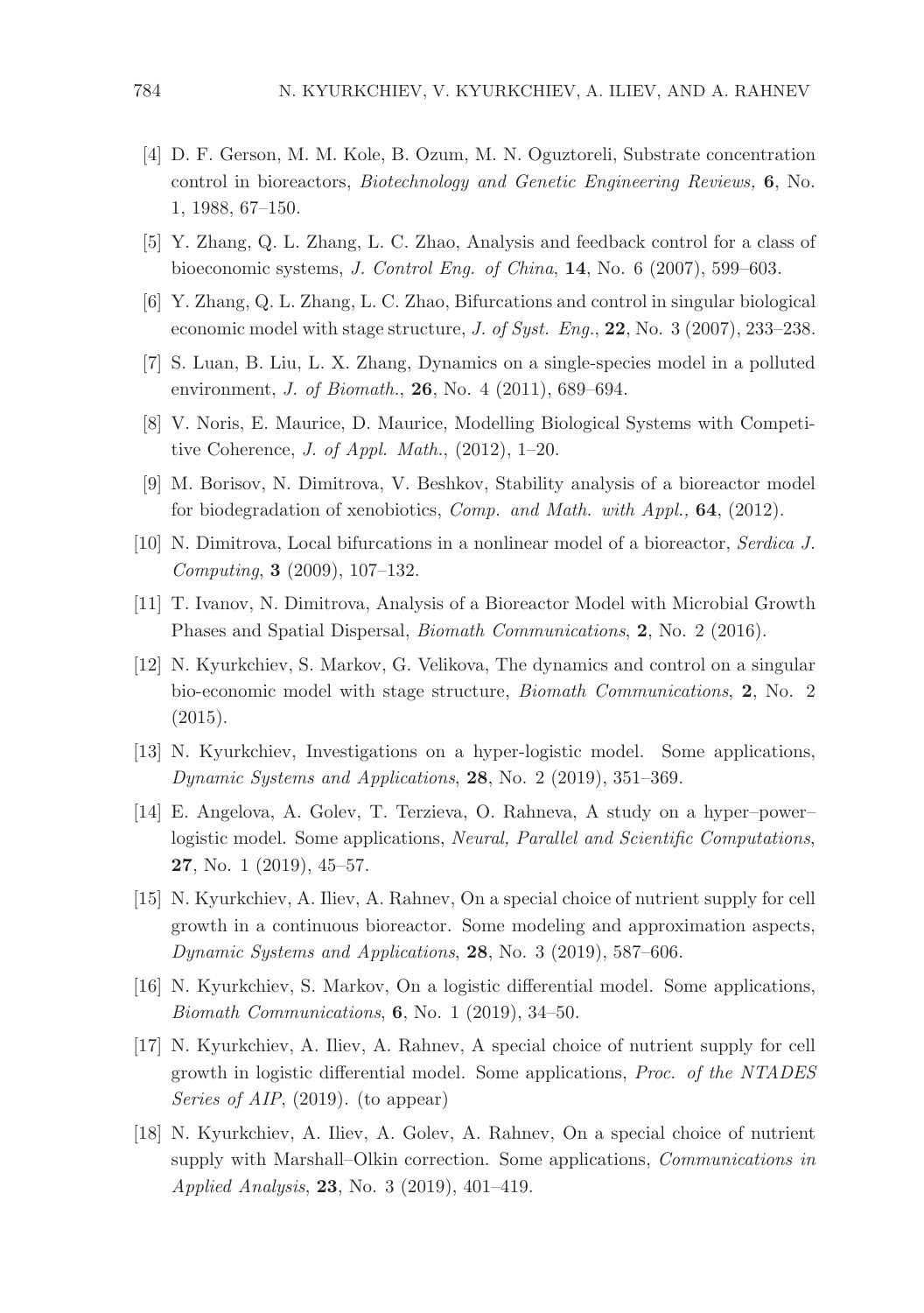- [19] E. Angelova, A. Malinova, V. Kyurkchiev, O. Rahneva, Investigations on a Logistic Model with Weighted Exponential Gompertz Type Correction. Some Applications,*Neural, Parallel, and Scientific Computations*, 27, No. 2 (2019), 105–114.
- [20] E. Angelova, T. Terzieva, V. Kyurkchiev, O. Rahneva, On a logistic differential model, *Neural, Parallel, and Scientific Computations*, 27, No. 2 (2019), 93–104.
- [21] W. Alpatov, R. Pearl, Experimental studies on the duration of life. XII. Influence of temperature during the larval period and adult life on the duration of the life of the imago of Drosophila melanogaster, *Am. Nat.*, 69, No. 63 (1929), 37–67.
- [22] F. Hausdorff, *Set Theory*, 2nd ed., Chelsea Publ., New York (1962).
- [23] N. Kyurkchiev, S. Markov, On the Hausdorff distance between the Heaviside step function and Verhulst logistic function, *J. Math. Chem.*, 54, No. 1 (2016), 109–119.
- [24] N. Kyurkchiev, S. Markov, *Sigmoid functions: Some Approximation and Modelling Aspects*, LAP LAMBERT Academic Publishing, Saarbrucken (2015), ISBN 978-3-659-76045-7.
- [25] N. Kyurkchiev, A. Iliev, S. Markov, *Some techniques for recurrence generating of activation functions*, LAP LAMBERT Academic Publishing (2017), ISBN: 978-3-330-33143-3.
- [26] R. Anguelov, N. Kyurkchiev, S. Markov, Some properties of the Blumberg's hyper-log-logistic curve, *Biomath*, 7, No. 1 (2018), 8 pp.
- [27] A. Iliev, N. Kyurkchiev, S. Markov, On the Approximation of the step function by some sigmoid functions, *Mathematics and Computers in Simulation*, 133 (2017), 223–234.
- [28] A. Iliev, N. Kyurkchiev, S. Markov, Approximation of the cut function by Stannard and Richards sigmoid functions, *IJPAM*, 109, No. 1 (2016), 119–128.
- [29] S. Markov, A. Iliev, A. Rahnev, N. Kyurkchiev, A note on the Log-logistic and transmuted Log-logistic models. Some applications, *Dynamic Systems and Applications*, 27, No. 3 (2018), 593–607.
- [30] S. Markov, N. Kyurkchiev, A. Iliev, A. Rahnev, On the approximation of the cut functions by hyper-log-logistic function, *Neural, Parallel and Scientific Computations*, 26, No. 2 (2018), 169–182.
- [31] N. Kyurkchiev, A Note on the Volmer's Activation (VA) Function, *C. R. Acad. Bulg. Sci.*, 70, No. 6 (2017), 769–776.
- [32] N. Kyurkchiev, A note on the new geometric representation for the parameters in the fibril elongation process. *C. R. Acad. Bulg. Sci.*, 69, No. 8 (2016), 963–972.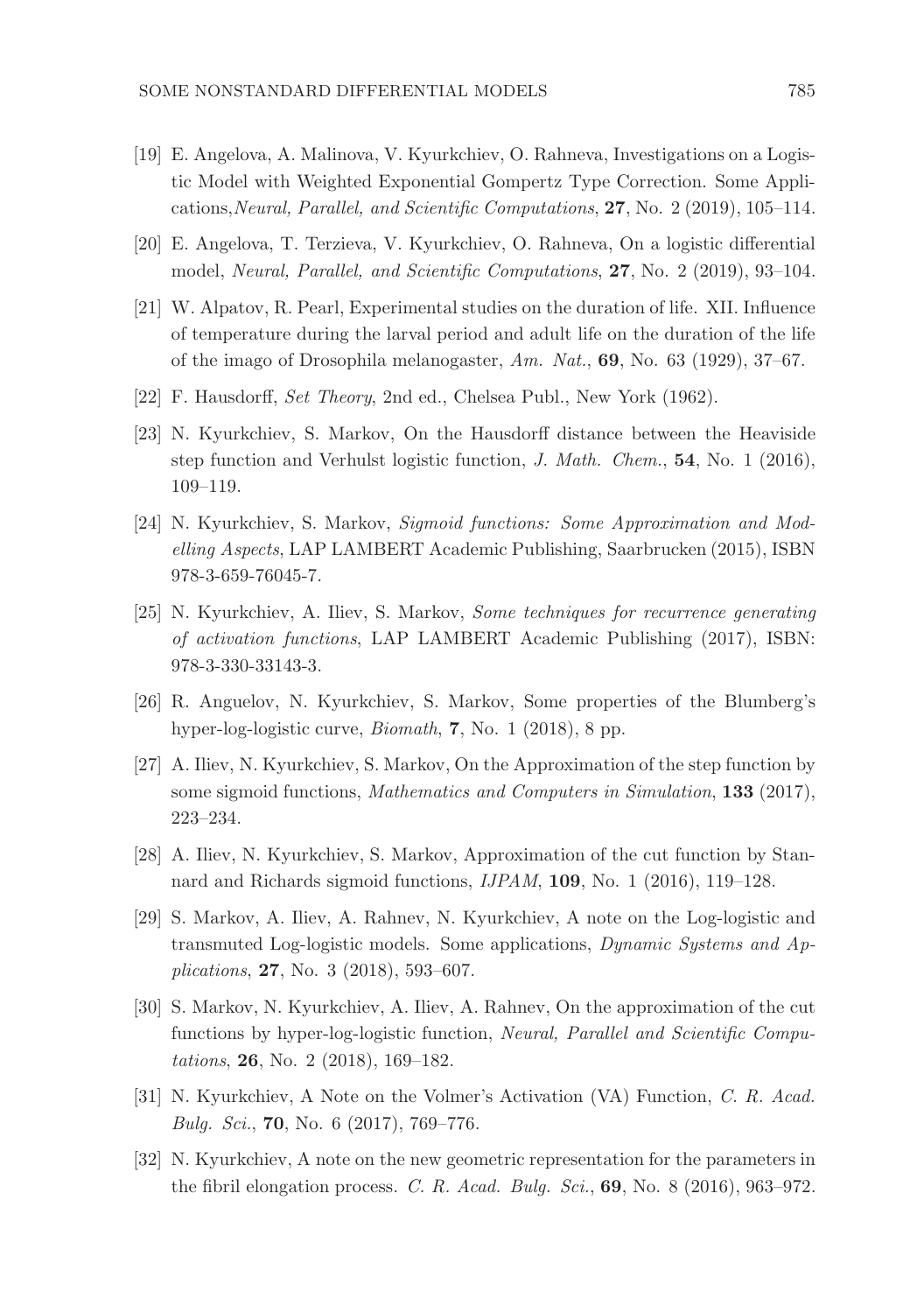- [33] N. Kyurkchiev, S. Markov, On the numerical solution of the general kinetic "Kangle" reaction system, *Journal of Mathematical Chemistry*, 54, No. 3 (2016), 792–805.
- [34] N. Guliyev, V. Ismailov, A single hidden layer feedforward network with only one neuron in the hidden layer can approximate any univariate function, *Neural Computation*, 28 (2016), 1289–1304.
- [35] D. Costarelli, R. Spigler, Constructive Approximation by Superposition of Sigmoidal Functions, *Anal. Theory Appl.*, 29 (2013), 169–196.
- [36] B. I. Yun, A Neural Network Approximation Based on a Parametric Sigmoidal Function, *Mathematics*, 7 (2019), 262.
- [37] N. Kyurkchiev, Comments on the Yun's algebraic activation function. Some extensions in the trigonometric case, *Dynamic Systems and Applications*, 28, No.3 (2019), 533–543.
- [38] N. Kyurkchiev, A. Iliev, *Extension of Gompertz-type Equation in Modern Science: 240 Anniversary of the birth of B. Gompertz*, LAP LAMBERT Academic Publishing (2018), ISBN: 978-613-9-90569-0.
- [39] S. Markov, N. Kyurkchiev, A. Iliev, A. Rahnev, On the approximation of the generalized cut functions of degree  $p + 1$  by smooth hyper-log-logistic function, *Dynamic Systems and Applications*, 27, No. 4 (2018), 715–728.
- [40] A. Malinova, O. Rahneva, A. Golev, V. Kyurkchiev, Investigations on the Odd-Burr-III-Weibull cumulative sigmoid. Some applications, *Neural, Parallel, and Scientific Computations*, 27, No. 1 (2019), 35–44.
- [41] N. Kyurkchiev, A. Iliev, A. Rahnev, T. Terzieva, A new analysis of Code Red and Witty worms behavior, *Communications in Applied Analysis*, 23, No. 2 (2019), 267–285.
- [42] N. Kyurkchiev, A. Iliev, A. Rahnev, T. Terzieva, Some New Approaches for Modelling Large–Scale Worm Spreading on the Internet. II, *Neural, Parallel, and Scientific Computations*, 27, No. 1 (2019), 23–34.
- [43] N. Kyurkchiev, A. Iliev, A. Rahnev, T. Terzieva, A New Analysis of Cryptolocker Ransomware and Welchia Worm Propagation Behavior. Some Applications. III, *Communications in Applied Analysis*, 23, No. 2 (2019), 359–382.
- [44] N. Kyurkchiev, A. Iliev, A. Rahnev, A new class of activation functions based on the correcting amendments of Gompertz-Makeham type, *Dynamic Systems and Applications*, 28, No. 2 (2019), 243–257.
- [45] R. Anguelov, M. Borisov, A. Iliev, N. Kyurkchiev, S. Markov, On the chemical meaning of some growth models possessing Gompertzian-type property, *Math. Meth. Appl. Sci.*, (2017), 12 pp.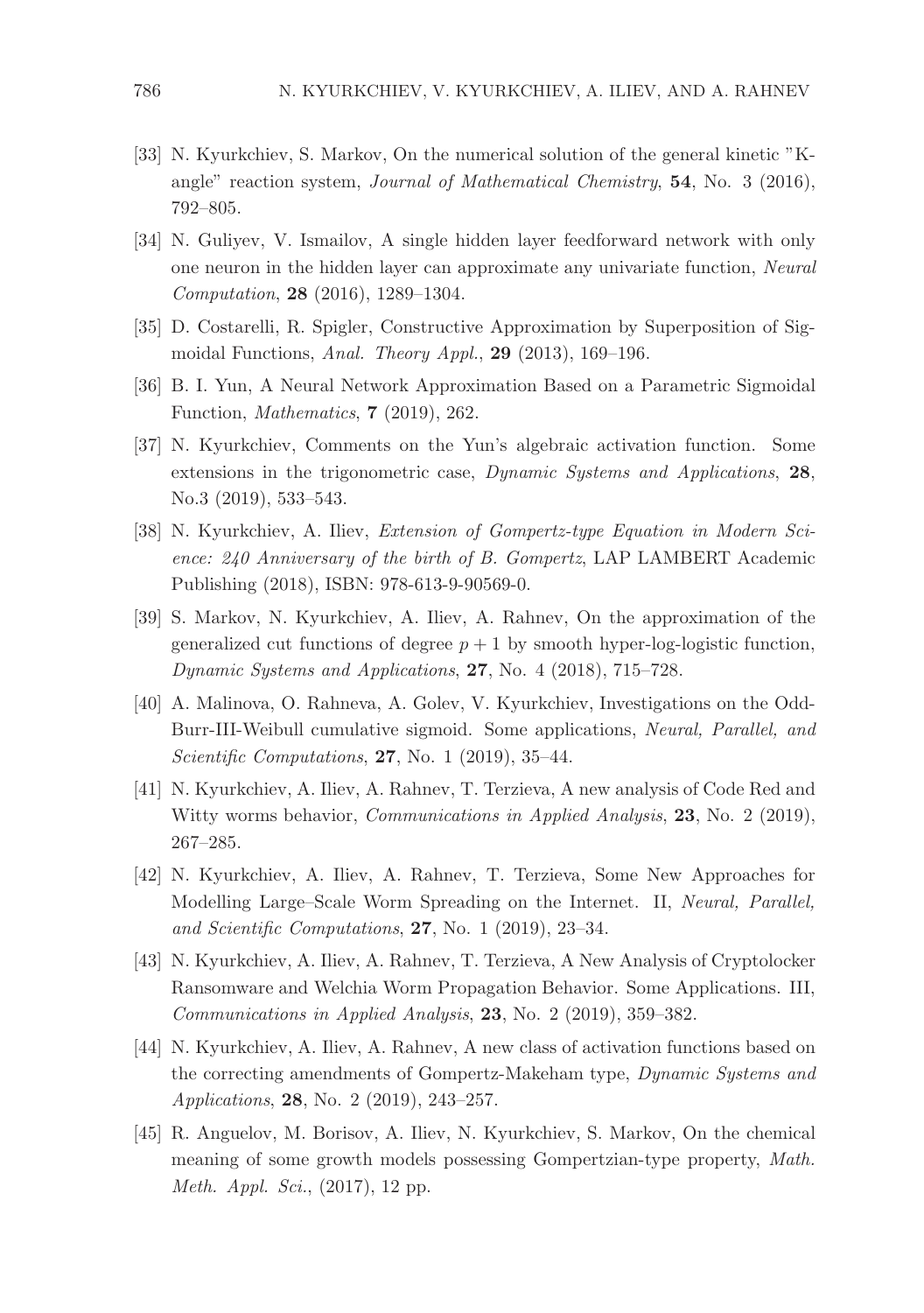- [46] N. Pavlov, A. Iliev, A. Rahnev, N. Kyurkchiev, *Some software reliability models: Approximation and modeling aspects*, LAP LAMBERT Academic Publishing, (2018), ISBN: 978-613-9-82805-0.
- [47] N. Pavlov, A. Iliev, A. Rahnev, N. Kyurkchiev, *Nontrivial Models in Debugging Theory (Part 2)*, LAP LAMBERT Academic Publishing, (2018), ISBN: 978-613- 9-87794-2.
- [48] N. Kyurkchiev, A. Iliev, A. Rahnev, *Some Families of Sigmoid Functions: Applications to Growth Theory*, LAP LAMBERT Academic Publishing, (2019), ISBN: 978-613-9-45608-6.
- [49] A. Iliev, N. Kyurkchiev, A. Rahnev, T. Terzieva, *Some models in the theory of computer viruses propagation*, LAP LAMBERT Academic Publishing, (2019), ISBN: 978-620-0-00826-8.
- [50] S. Sarat, A. Terzis, HiNRG Technical Report: 01-10-2007 Measuring the Storm Worm Network, (2007).
- [51] A. C. Crombie, On competition between different species of graminivorous insects, *Proceedings of the Royal Society B*, 132 (1945), 362–395.
- [52] N. Radchenkova, M. Kambourova, S. Vassilev, R. Alt. S. Markov, On the mathematical modelling of EPS production by a thermophilic bacterium, *Biomath* 4,  $(2014), 1-10.$
- [53] D. I. Wallace, X. Guo, Properties of tumor spheroid growth exhibited by simple mathematical models, *Front. Oncol.*, 3, Art. No. 51 (2013), 9 pp.
- [54] I. Hidrovo, J. Dey, M.E. Chesal, D. Shumilov, N. Bhusal, J. M. Mathis, Experimental method and statistical analysis to fit tumor growth model using SPECT/CT imaging: a preclinical study, *Quant. Imaging Med. Surg.*, 7, No. 3 (2017), 299–309.
- [55] G. Serazzi, S. Zanero, Computer Virus Propagation Models. In: Calzarossa M.C., Gelenbe E. (eds) Performance Tools and Applications to Networked Systems, MASCOTS 2003, *Lecture Notes in Computer Science*, 2965, Springer, Berlin, Heidelberg (2004).
- [56] D. Male, J. Brostoff, D. Roitt, *Immunology*, 8th ed., Elsevier, China (2012).
- [57] S. Montero, R. Martin, A. Guerra, O. Casanella, G. Cocho, J. Nieto-Villar, Cancer Glycolysis I: Entropy Production and Sensitivity Analysis in Stationary State, *J. Adenocarcinoma*, 1, No. 2 (2016), 7 pp.
- [58] E. Lungu, T. J. Massaro, E. Ndelwa, N. Ainea, S. Chibaya, N. J. Malunguza, Mathematical modeling of the HIV/ Kaposi's sarcoma coinfection dynamics in areas of high HIV prevalence, *Comp. and Math. Meth. in Medicine*, 2013 (2013), 12 pp.